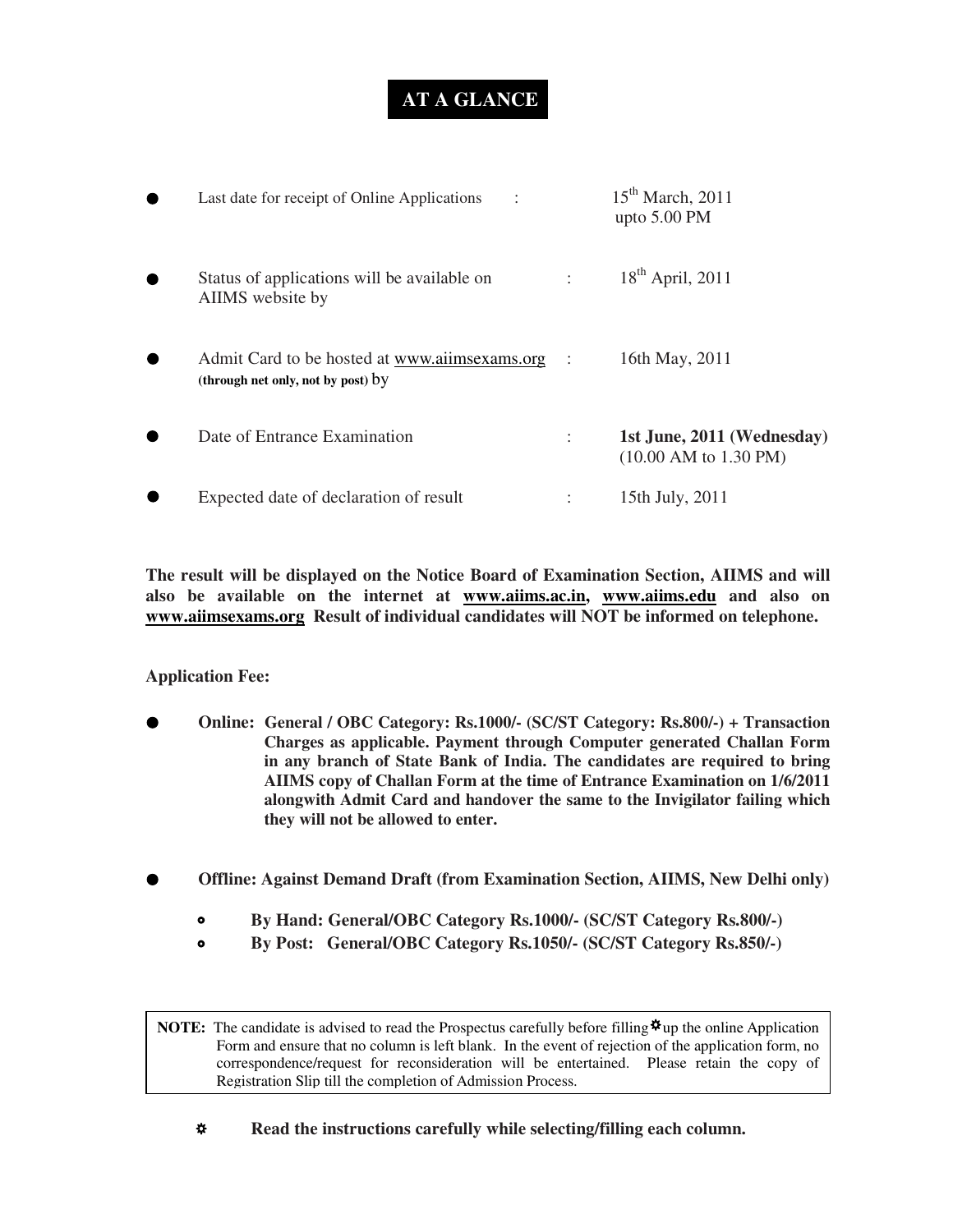# **CONTENTS**

#### **SECTION PAGE NO.**

| 0:1 | Introduction                                                     | 2              |
|-----|------------------------------------------------------------------|----------------|
| 0:2 | Aims & Objectives                                                | $\overline{2}$ |
| 1:0 | Number of seats and Reservation                                  | $\overline{2}$ |
| 1:1 | Criteria for Orthopaedic Physically Handicapped Candidates       | $\mathfrak{Z}$ |
| 1:2 | Duration of Course                                               | 3              |
| 2:0 | Eligibility                                                      | 3              |
| 2:1 | Procedure to apply                                               | $\overline{4}$ |
| 2:2 | Authorities concerned with seats reserved for foreign candidates | 5              |
| 3:0 | Guidelines to fill Application form                              | 5              |
| 3:1 | Important points to note                                         | 7              |
| 3:2 | Supreme Court rules regarding Anti Ragging                       | 8              |
| 4:0 | <b>Competitive Entrance Examination</b>                          | 9              |
| 4:1 | Minimum cut of marks                                             | 10             |
| 4:2 | Procedure of Selection                                           | 10             |
| 4:3 | <b>Declaration of Results</b>                                    | 11             |
| 4:4 | <b>Medical Examination</b>                                       | 11             |
| 5:0 | Admission procedure & date of joining                            | 11             |
| 5:1 | Fees & Expenses                                                  | 12             |
| 5:2 | Semesters                                                        | 13             |
| 5:3 | Attendance                                                       | 13             |
| 5:4 | Professional Examinations                                        | 13             |
| 5:5 | Attempts                                                         | 13             |
| 5:6 | Weightage for internal marks                                     | 14             |
| 5:7 | Compulsory Rotatory Internship Training                          | 14             |
| 6:0 | Appendix-I (State Codes)                                         | 14             |
| 6.1 | <b>Instructions of Photographs</b>                               | 15             |
|     | Proforma for Other Backward Classes (OBC) Certificate            | 16             |
|     | Form of SC/ST Certificate                                        | 17             |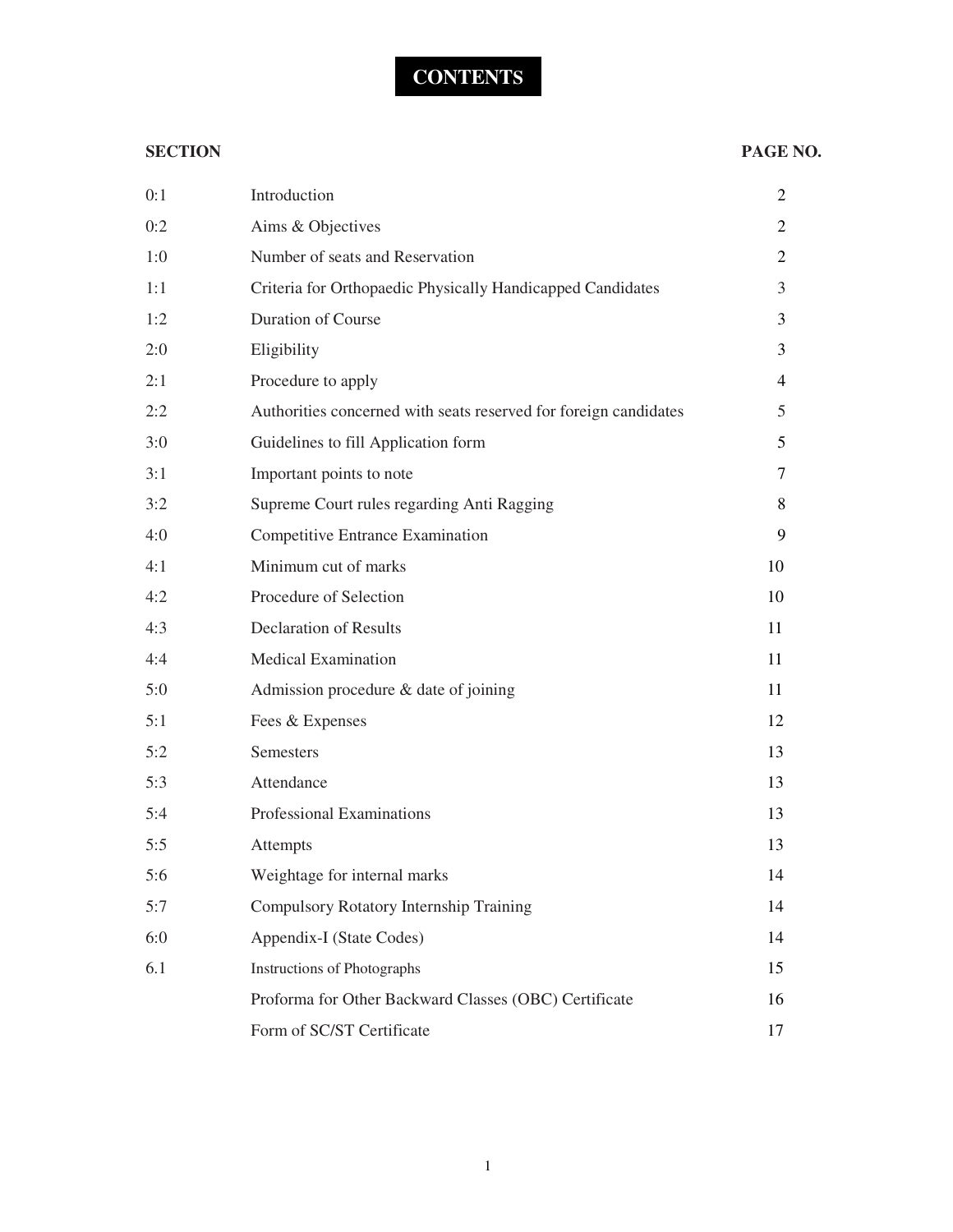### **0:1 INTRODUCTION**

All India Institute of Medical Sciences was established by an Act of parliament of 1956 as an autonomous institution of national importance and its objectives and functions were defined. By virtue of this Act, the Institute awards its own medical degrees, diplomas and other academic distinctions. The degrees and diplomas awarded by the Institute under the All India Institute of Medical Sciences Act are recognised medical qualifications for the purpose of the Indian Medical Council Act and notwithstanding anything contained in the Medical Council Act, are deemed to be included in the first schedule of that Act, entitling the holders to the same privileges as those attached to the equivalent awards from other universities of India.

The Institute is a residential university in which the faculty members, staff and the students live on campus. There are 8 hostels for undergraduate students (6 for boys and 2 for girls) with a capacity to accommodate 850 students.

#### **0:2 AIMS & OBJECTIVES**

The Prime concern of the Institute is to develop patterns of teaching in undergraduate and postgraduate medical education in all the branches so as to demonstrate a high standard of medical education to all medical colleges and allied institutions in India. The other important objectives of the Institute are to bring together in one place educational facilities of the highest order for the training of personnel in all the important branches of health activities and to attain self-sufficiency in postgraduate medical education. The educational principles and practices being adopted here are those which are the best suited to the needs of the country. Adaptation of education to meet the problems of community health is a major preoccupation. To this effect the Institute has been trying to initiate a model educational programme which is undertaken in the Ballabgarh Community Development Block in collaboration with the Haryana Government. The Institute has also been able to initiate model educational programme in Community Medicine at the urban field practice area in Malviya Nagar, New Delhi. Emphasis is laid on the active learning process and on the cultivation of scholarly habits and scientific methods.

The first batch of undergraduate medical students was admitted to the Institute in the year 1956 and since then the Institute has been admitting 50 students every year (77 from 2008 session) to the M.B.B.S. Course. The number of students to this course is kept relatively small to ensure an adequate teacher student ratio. The undergraduate curriculum is constantly reviewed at the Faculty and Staff Council levels and the required changes in the curriculum are brought about in order to evolve a pattern which is the most suitable for the Indian needs and conditions.

The undergraduate medical students get sufficient impetus for higher studies as the Institute provides facilities for postgraduate degrees in almost all the branches of medical science. At present, the Institute is awarding post-graduate degrees in about 55 different specialities /super specialities.

#### **1:0 NUMBER OF SEATS & RESERVATION**

Each year **77 (seventy seven)** seats are available for admission to the graduate medical course, leading to the award of the degree of M.B.B.S. by the All India Institute of Medical Sciences. Out of these, **11 (eleven)** seats are reserved for the Scheduled Castes, **5 (five)** seats are reserved for the Scheduled Tribes, **19 (nineteen)** seats are reserved for Other Backward Classes and **5 (five)** seats are reserved for the Foreign Nationals nominated by the Government of India and **37 (thirty seven)** seats for General Category. **For Indian Nationals, 3% reservation for orthopaedic physically handicapped shall be provided on horizontal basis, in the seats available.** If requisite number of suitable candidates are not available to fill the seats reserved for the Scheduled Castes, the same are filled out of the candidates belonging to the Scheduled Tribes and vice versa. In case suitable candidates are not available from the above two reserved categories, Orthopaedically handicapped and OBCs, the vacant seats will be filled by the candidates from the general category.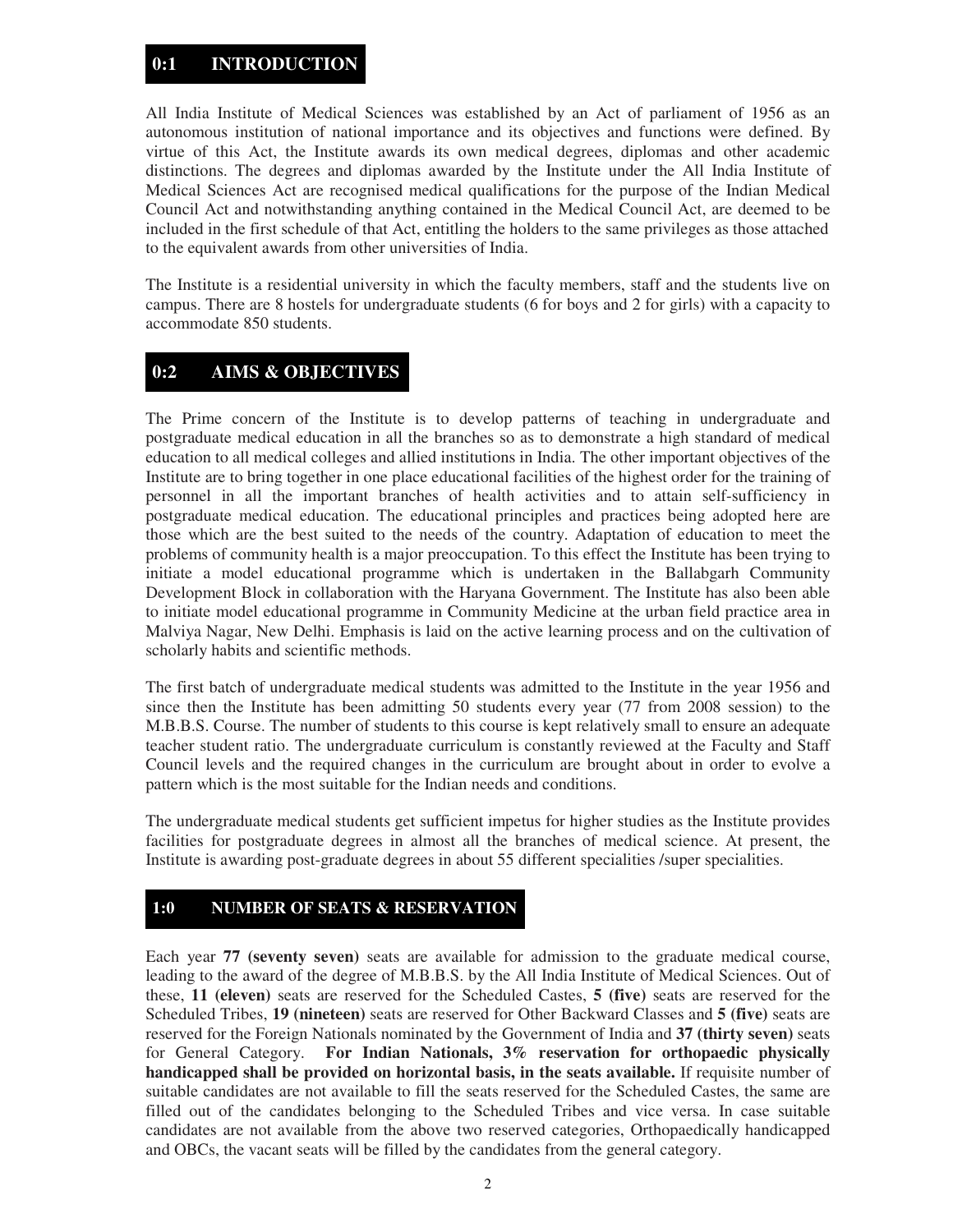#### **1:1 Criteria for Orthopaedic Physically Handicapped:**

The candidate must posses a valid document certifying his/her physical disability conforming to judgement of Supreme Court of India i.e.

- i. With the approval of the Ministry of Health & Family Welfare, Govt. of India vide letter no. 18018/2/2009-ME (P-1) dated 17.02.2009 it has been decided that while providing reservation in admission to medical course in the first instance candidates with disability of lower limbs between 50% to 70% shall be considered and in case candidates are not available of such candidates in that category then the candidates with disability of lower limbs between 40% to 50% will also be considered for admission subject to the outcome in the Writ Petition (Civil) 184/2005-Dr. Kumar Sourav Vs. UOI & others pending in the Supreme Court of India.
- ii. The disability certificate should be produced by a duly constituted and authorized Medical Board of the State or Central Govt. Hospitals/Institutions.
- iii. The constitution of the Medical Board will be one consultant each from discipline of Orthopaedics, Physical Medicine & Rehabilitation and Surgery.

#### **1:2 DURATION OF COURSE**

The Course of studies leading to the award of degree of Bachelor of Medicine and Bachelor of Surgery (M.B.B.S.) of the All India Institute of Medical Sciences shall last for a minimum of 5½ academic years including one year's compulsory internship.

#### **2:0 ELIGIBILITY**

#### **A) For Indian Nationals:**

- *Age* : He/She should have attained or will attain the age of 17 (seventeen) years as on the 31st of December of the year of admission. (Candidates born on or after 2nd January, 1995 are NOT eligible to apply.) *Essential* : He/She should have passed the 12<sup>th</sup> Class under the 10+2 Scheme/Senior *qualifications* School Certificate Examination or Intermediate Science (I.Sc.) or an equivalent examination of a recognised University/Board of any Indian State with ENGLISH, PHYSICS, CHEMISTRY and BIOLOGY. *Minimum* : He/She should have obtained a minimum of 60% marks in the case of *aggregate* General & OBC and 50% in case of SC/ST candidates in aggregate in ENGLISH*,* PHYSICS, CHEMISTRY and BIOLOGY.
- **Note :** All those candidates who have appeared or are appearing at the qualifying examination with English, Physics, Chemistry and Biology as main subject and expect to pass the examination with required percentage of marks are also eligible to apply and appear in the Competitive Entrance Examination. However, their candidature will be considered only if they provide documentary evidence of having passed the qualifying examination with the required subjects and percentage of marks on or before the date stipulated in para 6 of section 2:1 "Procedure to Apply" (page 4).

#### **B) For Foreign Nationals:**

Foreign candidate nominated by the Government of India are required to have obtained a minimum of 50% marks in aggregate in the subjects of ENGLISH, PHYSICS, CHEMISTRY and BIOLOGY in their Intermediate Science or an equivalent examination to be eligible for admission to the M.B.B.S. Course. Foreign candidates are **NOT required to appear at the Competitive Entrance Examination.**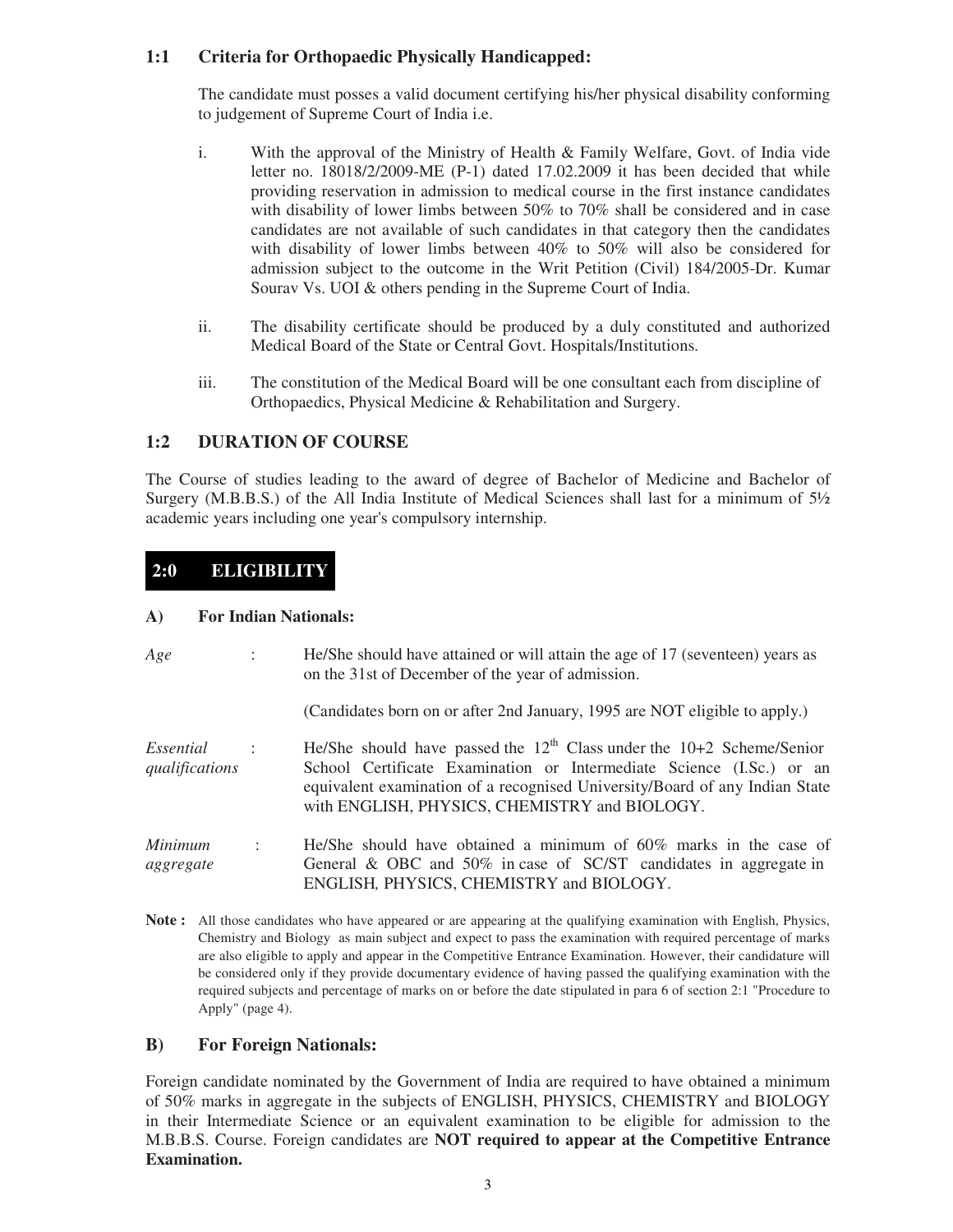#### **2:1 Procedure to Apply**

#### **A) For Indian Nationals**

- 1. A candidate seeking admission to the Entrance Examination is required to send his/her application in the prescribed format available online and offline with the prospectus.
- 2. The cost of Application Form includes the fee for entrance examination which is nonrefundable and no correspondence in this regard will be entertained.
- 3. The candidate is required to go through the prospectus carefully and acquaint himself/herself with all requirements with regard to filling in of the application form online or offline.
- 4. **Online Registration:** After selecting the online registration read the instructions carefully and fill the details asked for, step by step, deposit the prescribed fee in the designate Bank through a Challan.

#### 5. **Offline Application : The candidate must fill in the application form in his/her own handwriting, clearly, legibly and in block letters. There should be no over-writing.**

- 6. No document (copies of certificates, mark-sheets etc.) is required to be attached with the application. The candidates recommended for admission on the basis of results of the Entrance Examination, will be required to submit attested copies of certificates/mark-sheets in support of their claims of educational qualifications, marks, category, date of birth etc. to Asstt. Controller of Examinations, AIIMS by hand/speed post/regd. post within 7 (seven) days from the date of declaration of result of the Entrance Examination. Failure to do so may entail cancellation of candidature of the defaulting candidate, and offer of seat to the next candidate.
- 7. It will be the responsibility of the candidate to ensure that correct address in the Application Form is filled. The Institute will not be responsible for any loss in transit or for incorrect address given by the applicant in the Application Form.
- 8. Duly filled in Offline Application Form should reach Examination Section on or before 5.00 P.M. on 15<sup>th</sup> March, 2011. No application received thereafter shall be entertained on any ground whatsoever. The institute will not be responsible for any delay in receipt or loss of applications in postal transit.
- 9. No candidate should submit more than one application. However, if submission of another application becomes necessary for any reason, the words **"Second Application"** and Form No. of the earlier application should be written in red ink on top of the second application. Failure to do so may entail rejection of both applications.
- 10. **Status of Online Registration/Offline Application Forms Received:** Acknowledgement with regard to successful Online Registration will be forwarded to applicants email ID. However, in the case of Offline Applicants, the Form numbers of all the Offline Application Forms received will be available on AIIMS website www.aiims.ac.in and www.aiims.edu as well as www.aiimsexams.org after 18<sup>th</sup> April, 2011. Candidates are advised to check position regarding acknowledgement of their Online Registration/status of Offline Application Form on the website. If a candidate's Registration number/Application number is not available on the website, he/she should immediately write to the Asstt. Controller of Examinations, AIIMS, New Delhi - 110 608 along with full particulars/**Proof of delivery** of the Offline Application Form in AIIMS.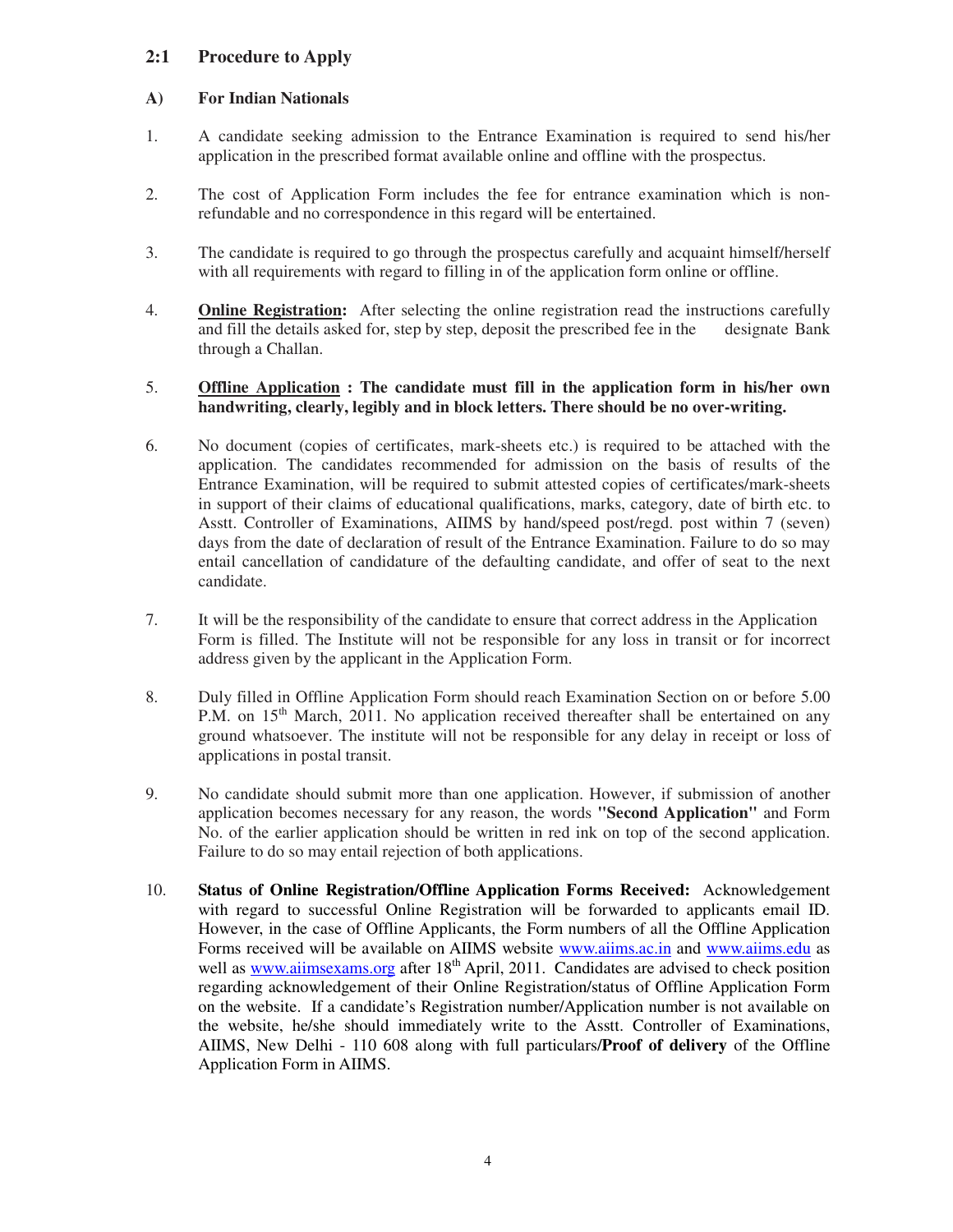**After the last date & time is over, offline application sent through courier or by any other means will not be accepted, irrespective of the date of booking. Therefore, candidates are advised to submit their offline applications well in time, instead of waiting for the prescribed last date.**

#### **B) For Foreign Nationals:**

- 1. The foreign nationals are not required to fill up the application form prescribed by All India Institute of Medical Sciences.
- 2. Foreign nationals who wish to apply for admission to MBBS Course against the five (05) seats reserved for foreign candidates should apply to the Government of India through their Diplomatic Channels and not to AIIMS. The nominations for foreign category are made by the Government of India. Candidates are, therefore, advised to correspond with the Ministry of External Affair, Government of India, New Delhi, and not with this Institute (see Section 2:2 for more details).

#### **2:2 AUTHORITIES CONCERNED WITH SEATS RESERVED FOR FOREIGN CANDIDATES**

|    | Category                                                                  | Authority to whom applications are to be sent                                                       |
|----|---------------------------------------------------------------------------|-----------------------------------------------------------------------------------------------------|
| 1. | Self Financing Foreign<br>Candidates                                      | Ministry of External Affairs,<br>Student Cell, 527, Akbar Bhavan,<br>New Delhi-110 021              |
| 2. | <b>Foreign Candidates</b><br>under General Cultural<br>Scholarship Scheme | Indian Council for Cultural<br>Relations, Azad Bhavan,<br>Indraprastha Estate,<br>New Delhi-110 002 |

**The All India Institute of Medical Sciences and the Ministry of Health and Family Welfare neither entertain requests for supply of application forms for admission nor receive applications directly for nominations of foreign candidates.**

#### **3:0 GUIDELINES TO FILL APPLICATION FORM**

Candidate should himself/herself fill in the Application Form from item No. 1 onwards. Do not leave any column blank.

 **Full Name:** Write the name in BLOCK LETTERS as given in the records of the Secondary Education Board/University.

| $K$ PANICKER<br>$A \ N A \ N$ $T$ $A$ $P$ $A$ $D$ $M$ $A$ $N$ $A$ $B$ $H$ $A$ |
|-------------------------------------------------------------------------------|
|-------------------------------------------------------------------------------|

Start writing from the first box itself. **Do not write Miss/Mr. etc. Leave one box blank between two parts of the name.**

- **Father's & Mother's Name**: Write your Father's & Mother's name in the appropriate fields.
- . **Centre Choice:** Select 1st Choice of centre. Ensure that the choice is given in code and word as well (Check name of cities on page 9 of the prospectus). **In case of discrepancy or nonavailability of centre in the city as opted, centre as allotted by the AIIMS will be considered as final. No changes are permitted thereafter.**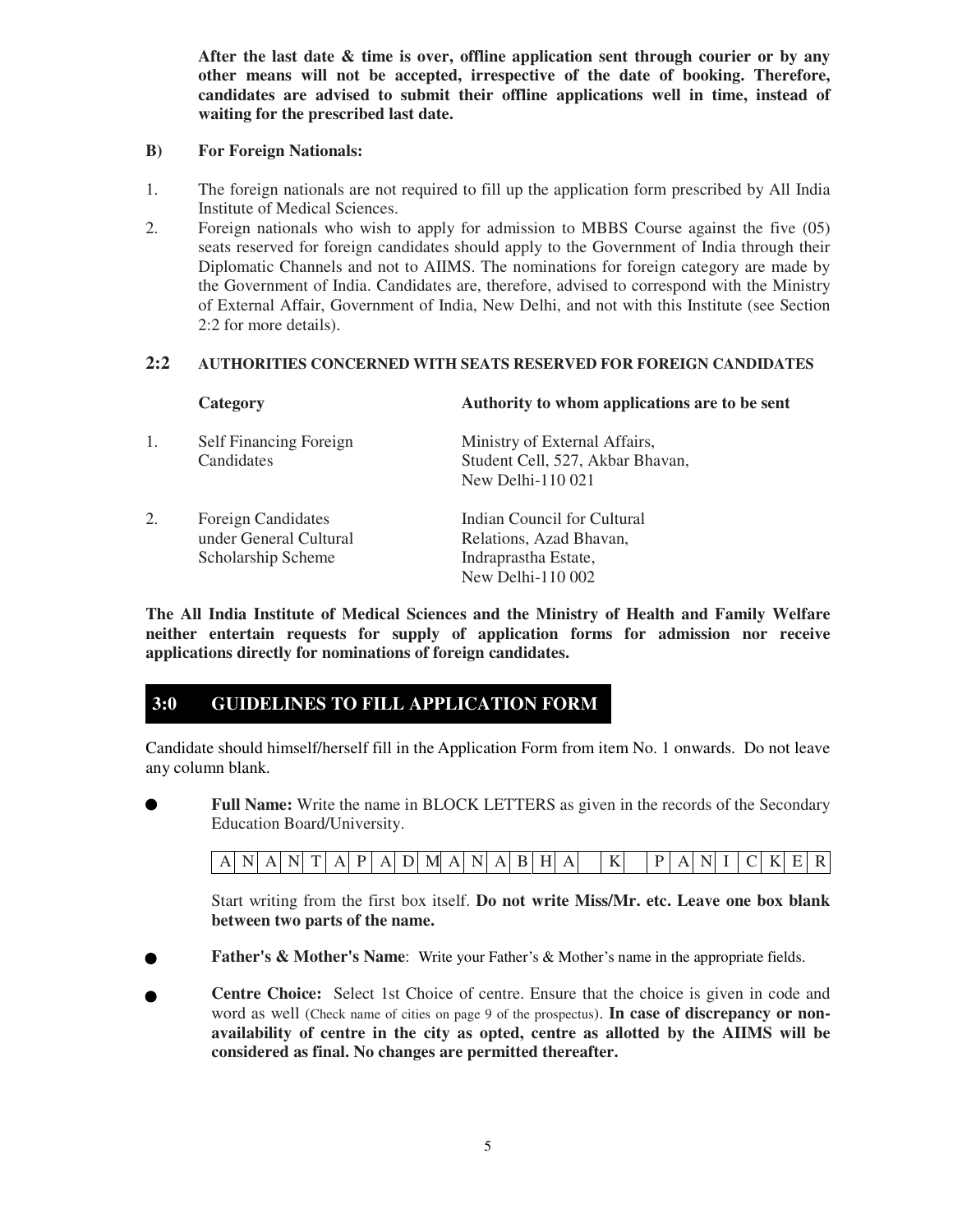- **Sex:** If male, select "Male" if female select "Female".
- **Nationality:** Select the appropriate option Indian nationals should select "Indian". In case the nationality is other than Indian, select **"Others"** (ONLY INDIAN NATIONALS ARE ELIGIBLE TO APPLY FOR THIS ENTRANCE EXAMINATION).
- **Category:** Please select your category in numeric in the following manner :

| $(Tick \mid \cdot)$ in case of Offline Application) |               |
|-----------------------------------------------------|---------------|
| If belong to                                        | <b>Select</b> |
| <b>SC</b>                                           | 1             |
| <b>ST</b>                                           | 2             |
| <b>OBC</b> (Non-Creamy Layer)                       | 3             |
| <b>OBC</b> (Creamy Layer)                           | 4             |
| <b>General</b>                                      | 5             |

Category once declared in the Application form cannot be changed later on. The candidature of such OBC candidates who are covered under the 'Creamy Layer' will be considered only under the General Category.

- **Orthopaedic Physically Handicapped:** OPH candidates should select **"Yes".** Others should select **"No"** (Subject to fulfillment of the criteria as prescribed on page 3 under section 1:1 of the prospectus).
- **Date of birth:** Select the date of birth as recorded in Secondary School Leaving Certificate or equivalent examination.



- **State of Domicile:** Select the appropriate field (Code No. for the various States and Union Territories are given in Appendix-I on page 14 of the prospectus).
- **Language of Question Paper:** Candidates opting for question booklet in **English** should select **"ENGLISH"**. Those opting for question booklet in **Hindi** should select **"HINDI"**.
- **Details of earlier attempts at AIIMS MBBS Entrance Exams:** If you have appeared at MBBS Entrance Examination of AIIMS in the past, select **"Yes"** and write the year in which you last appeared. If you are appearing in MBBS Entrance Examination of AIIMS for the first time, select **"No".**
- **Details of qualifying examination (passed/appeared/due to appear):** Select the name of the examination which you have passed, or in which you have appeared/are due to appear, and which makes you educationally eligible to apply for this Entrance Examination (Details of eligibility requirements are given on page 3 of the Prospectus).
- **Whether qualifying examination already passed:** If you have already passed the 10+2 or any other specified examination which makes you eligible for this Entrance Examination, select **"Already passed"**. If you have not yet passed such an examination, but are appearing/have already appeared and are awaiting result, select **"Appeared"** or **"due to appear"**.
- **Percentage of Marks:** If you have selected **"Already passed"**, then you must indicate the percentage of aggregate marks secured by you in English, Chemistry, Physics and Biology in 10+2 or equivalent examination in the column provided. This should be correct up to two decimal places. e.g.

 . % 6 0 9 9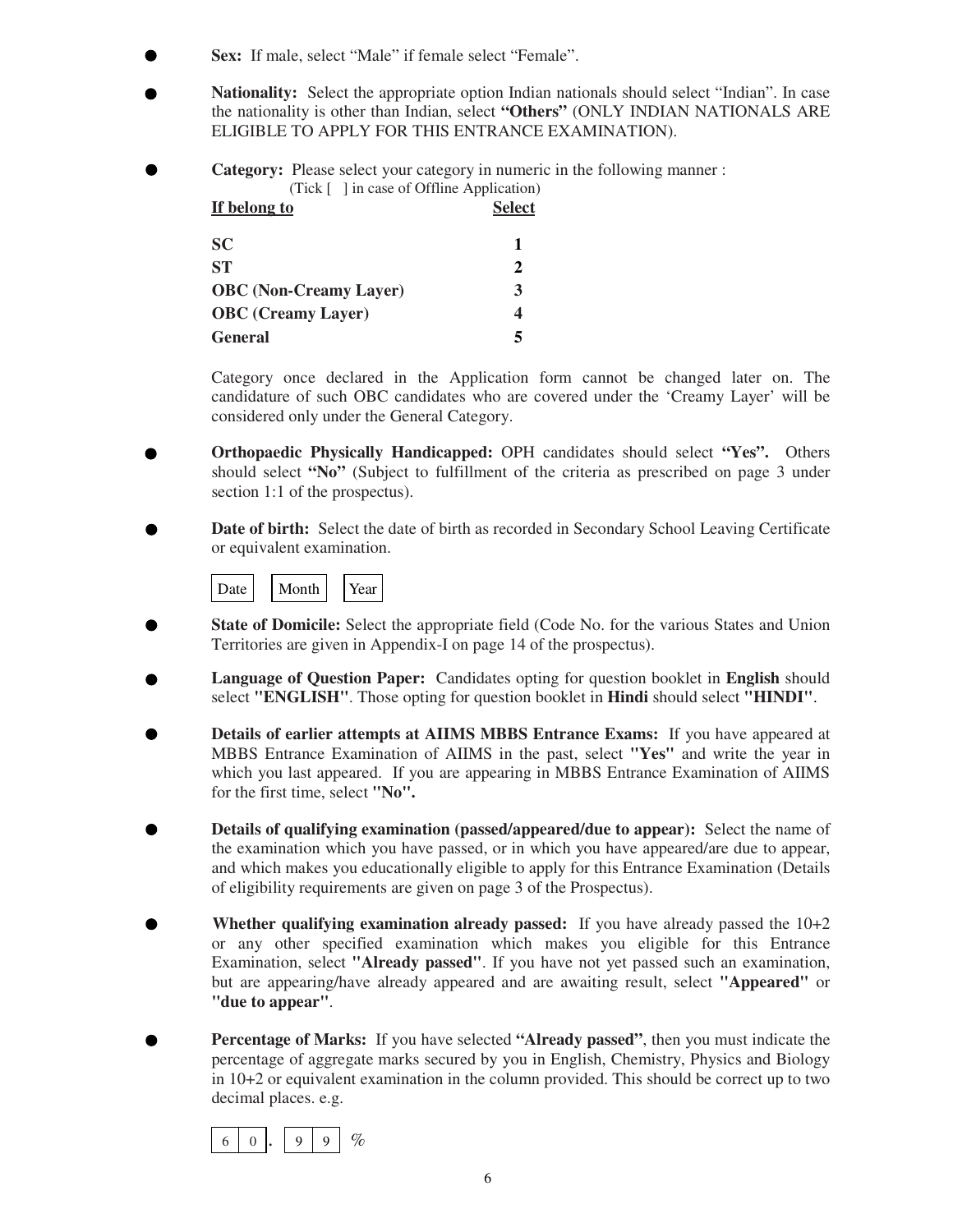- **Name and Address:** Write your name in the first line, full mailing address within the next lines write **State** and **PIN Code**. Write your name and full mailing address clearly & legibly, in **capital letters** and within the space provided because the facsimile of the name and address written by you in this column will be used for all purposes. AIIMS will not be responsible for any failure on your part to scrupulously follow these instructions.
- **Put full signature in the Box provided for this purpose:** The signature should be clear and strictly within the box provided (Online applicants must follow the "Important Instruction for applicants" while applying online). **Unsigned applications will be rejected**.
- **Photograph: i) Offline:** Affix firmly a recent coloured passport size Photograph with light background in the space provided for the purpose as per **"Instructions for photographs"** on page 15 of the prospectus. The photo should be pasted, NOT pinned or stapled. Use good quality adhesive to paste the photograph. Applications without photograph will be rejected.

 **ii) Online:** Follow the **"Important Instruction for Applicants"** while applying online.

**IMPORTANT: Dry the pasted photograph before putting the Offline Application in the envelope for mailing the Application to AIIMS.**

- **Those applying Offline put Left Thumb impression** with blue colour stamp pad ink in the box provided for this purpose. Offline Application without left thumb impression will be rejected.
- Write your **telephone number and Fax No. (with STD code),** mobile number and e-mail address.
- If applying Offline, you must sign the **"Undertaking"** and get your signature attested by a Gazetted Officer with rubber stamp showing name and designation of attesting authority. Unsigned/un-attested application will be rejected. Permanent Address should be filled in by all the candidates.

#### **3:1 IMPORTANT POINTS TO NOTE**

- 1. Incomplete application will be summarily rejected and no correspondence will be entertained in this regard.
- 2. Do not submit any document original or photocopy with the application; the Institute does not take any responsibility for return of the same.
- 3. **Admission of candidates to entrance examination is provisional, subject to their being eligible for admission to MBBS course.**
- 4. If ineligibility of a candidate is detected at any stage before or after examination/ declaration of result, his/her candidature/admission will be cancelled without any notice.
- 5. The centre indicated for the entrance examination by a candidate is only his/her option. Actual centre will be allotted by AIIMS and it will be final. No correspondence in this regard will be entertained. **The centre once allotted will not be changed in any circumstances.**
- 6. Any document/certificate submitted separately at later stage should bear the following title: "Application Form No....... for M.B.B.S. Entrance Examination, 2011".
- 7. In case any candidate is found to have furnished false information or certificate etc. or is found to have withheld or concealed any material information in his/her application, he/she will be debarred from admission.
- 8. If the Institute has to consider an examination of an Indian University or of a foreign university to be equivalent to the 12th class under 10+2 scheme/Intermediate Science examination, the candidates shall have to produce a certificate from the concerned Indian University/Association of the Indian Universities to the effect that the examination passed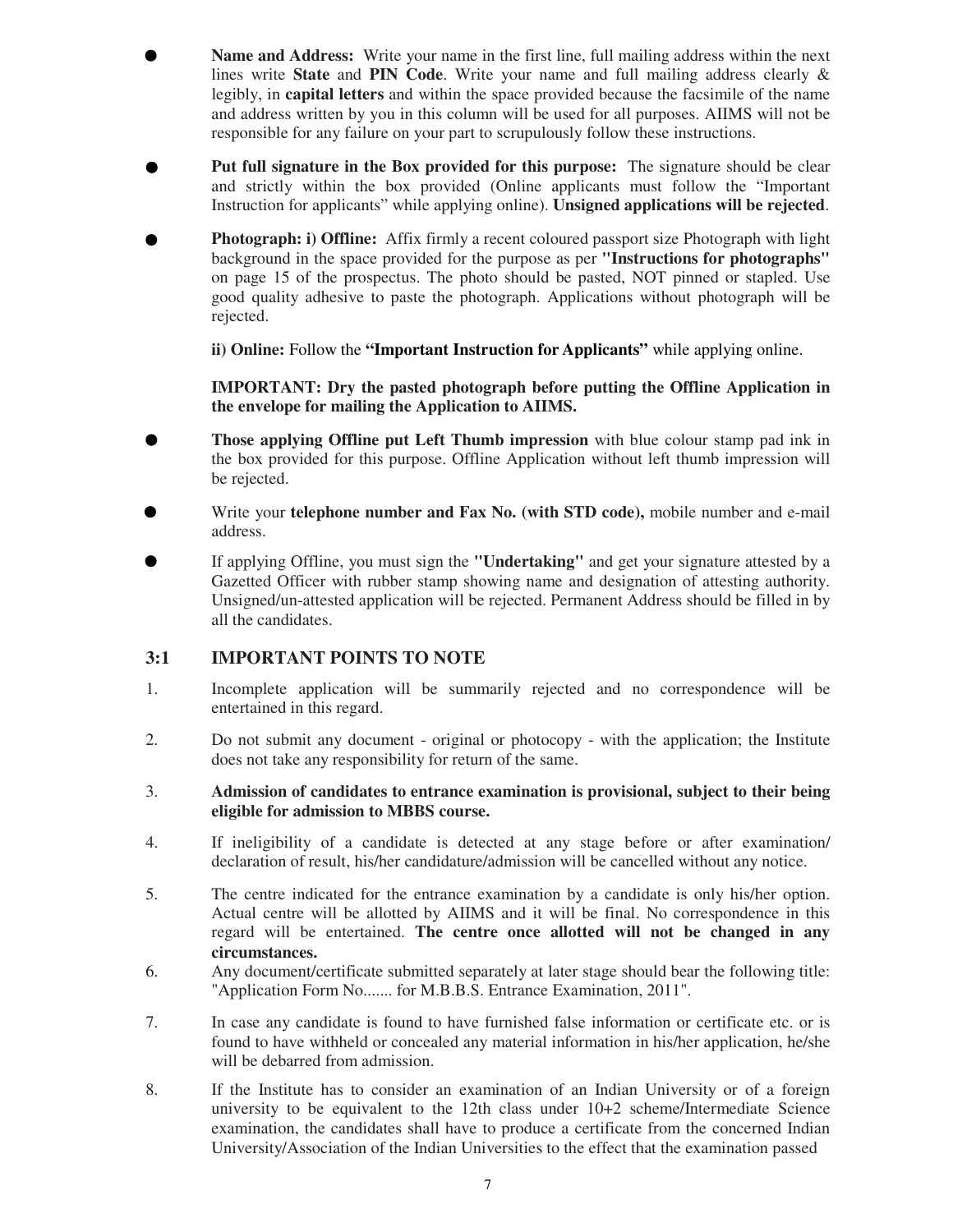by him/her is considered by them to be equivalent to the 12th class under 10+2 scheme/Intermediate.

- 9. Candidates should NOT bring pen/pencil to the Examination Hall as the same will be provided by AIIMS at the examination centre for writing/marking responses on (OMR) answer sheet.
- 10. The candidate should report at the examination centre at **8:30 a.m.**
- 11. Downloadable Admit cards of all the eligible candidates will be hosted on website **www.aiimsexams.org** as per the schedule mentioned under **'AT A GLANCE'**. Candidates are advised to download their Admit Card from above website. It may please be noted that the Admit Cards will not be sent by post.
- 12. No candidate will be allowed to enter the Examination Hall without a valid Admit Card.

#### 13. **No candidate will be allowed entry in the examination centre after 9:55 a.m.**

14. No candidate should carry any textural material, printed or written, bits of papers or any other material except the Admit Card inside the examination hall. If a candidate is found to be copying/conversing with other candidate/to have in his/her possession papers, notes or books he/she will be disqualified from taking that examination and the next one or two such examinations according to the nature of offence.

#### 15. **Candidates should not bring cell phone, pager, calculator etc. to the examination hall; these are strictly prohibited.**

- 16. Candidates must not obtain or give or attempt to obtain or give irregular assistance of any kind during the examination; this will entail expulsion and cancellation of candidature for the examination.
- 17. No candidate will be allowed to leave the examination hall before the end of **3½ hours.**
- 18. Any attempt to note down questions during the examination or to take away pages from the Question Booklet will be viewed very seriously, and invite severe punishment.
- 19. Candidates should leave examination hall only after handing over answer sheet and question booklet to the Invigilator.
- 20. Change, if any, in the address should be promptly reported to the Institute. The candidates must also ensure that any communication sent at the earlier address is re-directed to him/her.

#### 21. **Any dispute in regard to any matter referred to herein will be subject to the jurisdiction of Delhi Courts alone.**

#### **3:2 SUPREME COURT RULES REGARDING ANTI RAGGING**

(1) As per direction of the Hon'ble Supreme Court of India, the Government has banned ragging completely in any form inside and outside the campus and the AIIMS authorities are determined not to allow any form of ragging. Whosoever directly or indirectly commits, participates in, abets or instigates ragging within or outside AIIMS shall have an FIR lodged against him/her and he/she will be suspended or rusticated from the institution and shall also be liable to be fined which may extend to Rs. 10,000/-. In case the applicant for admission is found to have indulged in ragging in the past or if it is noticed later that he/she has indulged in ragging, admission can be refused or he/she shall be expelled from the educational institution. The punishment may also include, suspension from attending the classes, withholding/ withdrawing fellowship/ scholarship and other financial benefits or withholding the result.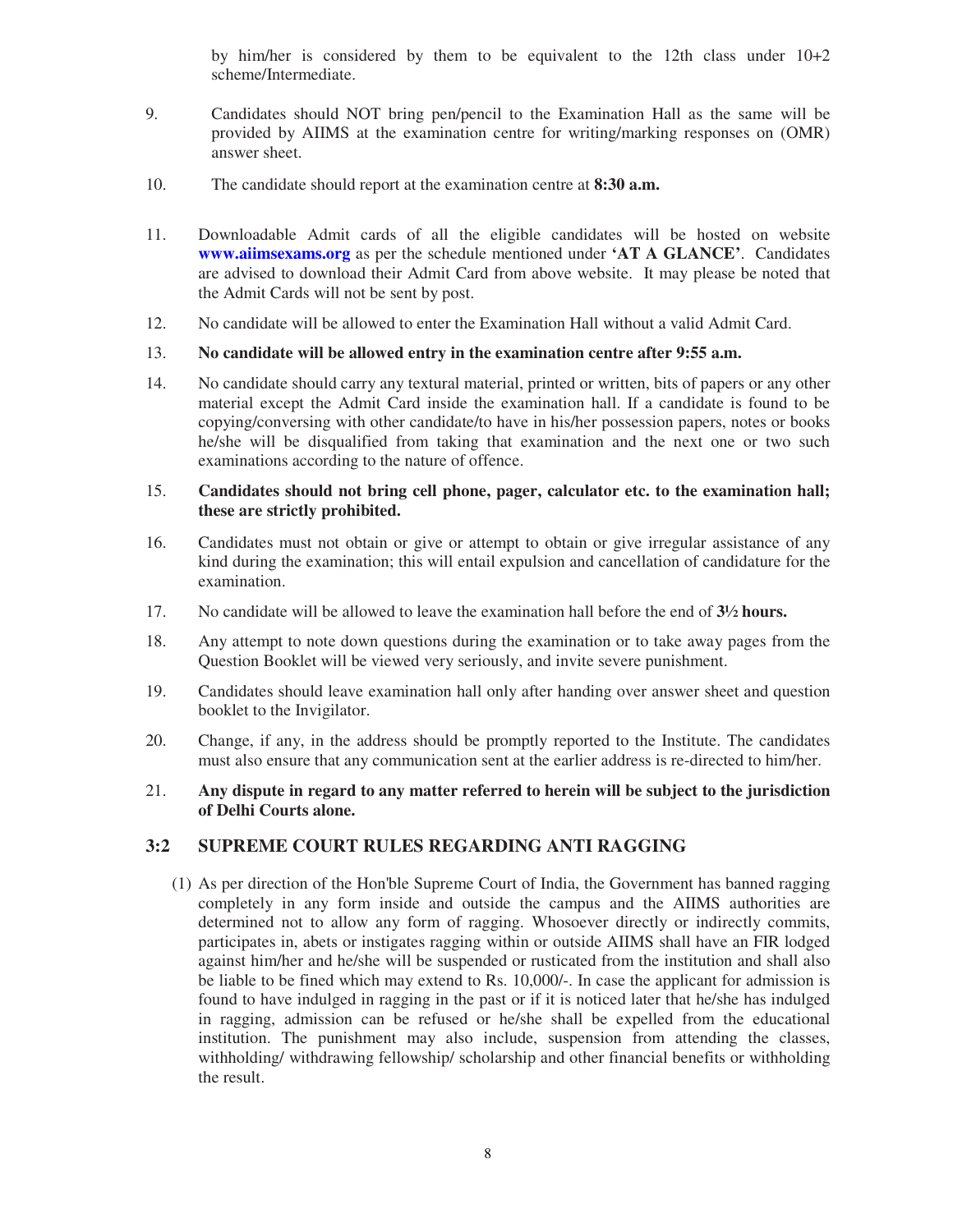(2) The candidates as well as their parents, at the time of admission of the students to the Institute, will be required to furnish an undertaking in the form of an affidavit that the candidates will not indulge in any form of ragging.

#### **4:0 COMPETITIVE ENTRANCE EXAMINATION**

- 1. All candidates will be required to appear at the Competitive Entrance Examination, which will be conducted by the Institute on **Wednesday the 1st June, 2011.** The venue and time of the examination will be communicated to the candidates **in the Admit Card. No candidate will be admitted to the examination unless he/she holds a valid "Admit Card" issued by the Institute.**
- 2. The examination will be held at eleven cities listed below. Candidates should indicate their 1st choice of centre in the application form. **The centre of examination once opted will not be changed and any request for such a change will not be entertained. Therefore, the candidate should indicate his/her choice of centre with due care and thought.** In case of any discrepancy a non availability of centre in the city as opted, the centre as allotted by AIIMS will be considered as final. The centres are:

| Name of City/Centre | Code |
|---------------------|------|
| Ahmedabad           | 01   |
| Bangaluru           | 02   |
| Chandigarh          | 03   |
| Chennai             | 04   |
| Delhi               | 05   |
| Guwahati            | 06   |
| Hyderabad           | 07   |
| Jammu               | 08   |
| Kolkata             | 09   |
| Lucknow             | 10   |
| Mumbai              | 11   |

3. The Competitive Entrance Examination will be of 3½ hours duration and will have one paper consisting of 200 objective type (multiple choice and reason-assertion type) questions from Physics, Chemistry, Biology and General Knowledge. The distribution of questions is as follows:

| <b>Subject</b>               | <b>Number of Question</b> |
|------------------------------|---------------------------|
| Physics                      | 60                        |
| Chemistry                    | 60                        |
| Biology (Botany and Zoology) | 60                        |
| General Knowledge            | 20                        |
| <b>Total</b>                 | 200                       |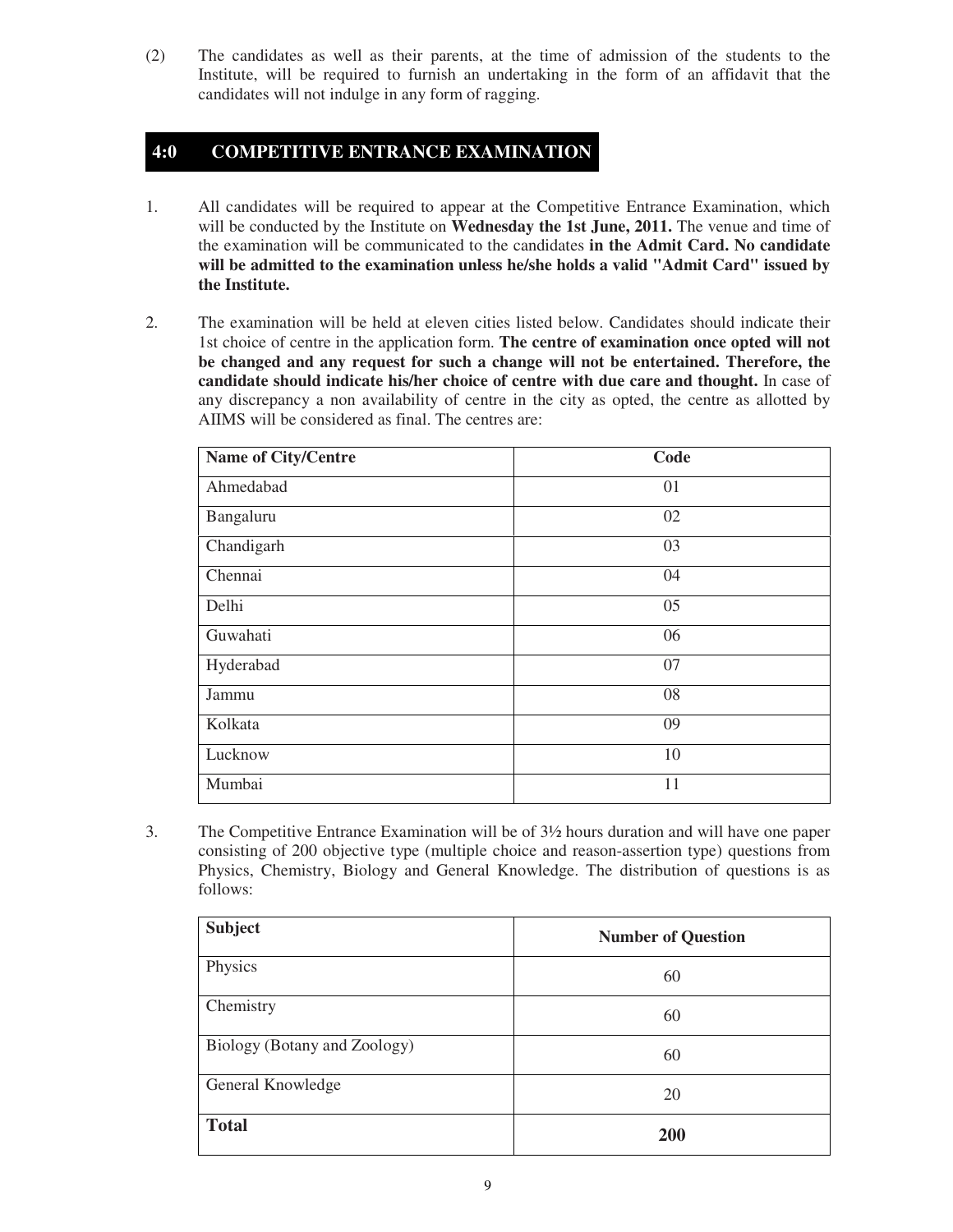**Incorrect responses will be given negative marks. Each correct response will get a score of 1 mark and each incorrect response will get a score of - 1/3 (minus-one-third). No credit will be given for the questions not answered. More than one response will be treated as wrong answer and negatively marked.**

The general standard of the Competitive Entrance Examination will be that of 12th class under the 10+2 Scheme/Intermediate Science. No syllabus for the examination has been prescribed by the Institute.

#### 4. **Language of Question Paper**

Question paper will be provided either in English or in Hindi according to the choice of candidates. A candidate must select in the space provided in the application form whether he/she prefers to have the question paper in English or Hindi. This choice cannot be changed later at any stage.

#### **4:1 MINIMUM CUT OFF MARK IN THE MBBS ENTRANCE EXAMINATION**

As per decision of the Governing body and Institute body in its meeting held on 26/11/09 with regard to cutoff marks in the MBBS Entrance Examination, the candidate belonging to General category will be required to have 50% minimum cutoff marks, those belonging to OBC category will be required to have 45% minimum cutoff marks and those belonging to SC/ST will have to ensure atleast 40% minimum marks in the MBBS Entrance Examination.

OPH candidates will be required to secure a minimum of 50% marks in case of General Category candidates, 45% for OBC & 40% for SC/ST candidates in the Entrance Examination as per latest direction of Ministry of Health & Family Welfare & the reservation etc. (Section-1 Sub para 1:1 can be seen).

#### **4:2 PROCEDURE OF SELECTION**

Based on the result of the Competitive Entrance Examination, merit lists will be prepared as below:

 **(a) Common Merit list:** Subject to the Govt. of India, DOPT. O.M.No. 36011/1/98. Estt. (Res), Dated  $1<sup>st</sup>$  July 1998.

It is clarified that only such SC/ST/OBC candidates who are selected on the same standard as applied to general candidates shall not be adjusted against reserved vacancies. In other words, when a relaxed standard is applied in selecting an SC/ST/OBCcandidates, for example in the age-limit, experience, qualification, permitted number of chances in written examination, extended zone of consideration larger than what is provided for General category candidates etc. the SC/ST/OBC candidates are to be counted against reserved vacancies. Such candidates would be deemed as unavailable for consideration against the unreserved vacancies. Therefore the reserved candidate will be considered on General Seat only if no relaxation of the eligibility level (i.e. % of marks) and at cut off level of marks in MBBS entrance examination is given.

- **(b) Scheduled Caste candidates list**
- **(c) Scheduled Tribe candidates list**
- **(d) Other Backward Classes candidates list**

Thirty seven (37) candidates from the common merit list, eleven (11) candidates from the merit list of Scheduled Caste category and five (5) candidates from the merit list of Scheduled Tribe and 19 (nineteen) candidates from the merit list of Other Backward Classes category will be admitted including 3% reservation for orthopaedic physically handicapped on horizontal basis in the seats available.

The reservation will be  $7\frac{1}{2}$  % ST, 15% SC and 27% for OBC category.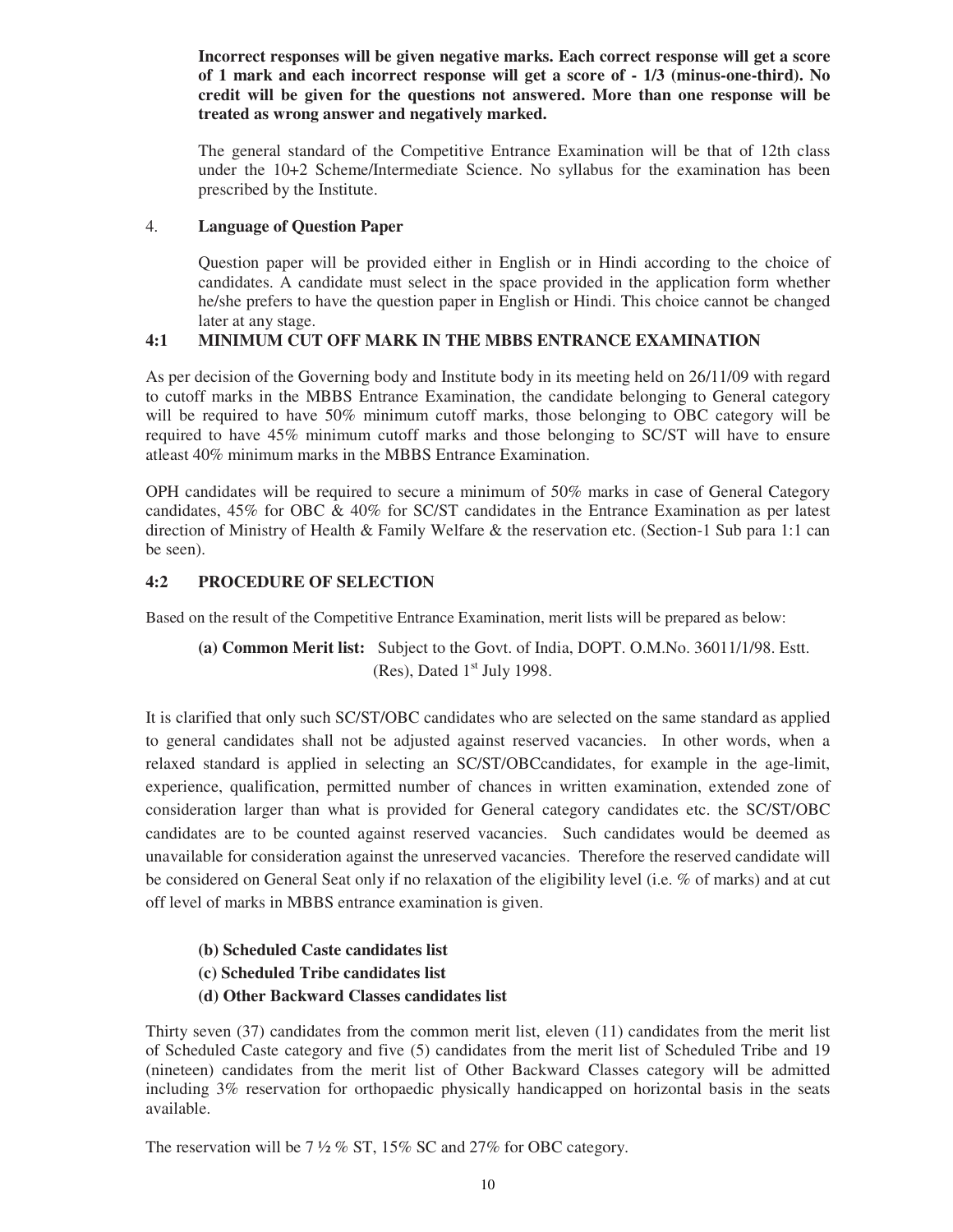In case eleven (11) candidates from the Scheduled Caste or five (5) candidates from the Scheduled Tribe categories and nineteen (19) candidates belonging to OBC are not available, then the number of candidates selected on the basis of merit for general seats shall be correspondingly increased so that the total number of candidates selected for the M.B.B.S. course remains seventy two (72). The remaining candidates will be kept on the waiting list in order of merit.

Inter se merit of two or more candidates in the same category obtaining equal marks in the competitive entrance examination will be determined in order of preference as under:

- (a) Candidates obtaining higher marks in **Biology** in the entrance examination.
- (b) Candidates obtaining higher marks in **Chemistry** in the entrance examination.
- (c) Candidates obtaining higher marks in **Physics** in the entrance examination.
- (d) Candidates **older** in age to be preferred.

#### **4:3 DECLARATION OF RESULTS**

- 1. The list of candidates who qualify for admission to the M.B.B.S. course at the AIIMS, would be declared by 15th July, 2011. Roll numbers of candidates who qualify for admission will be displayed on notice board of Examination Section, AIIMS and will also be published in leading newspapers and intimation to that effect will also be sent to them by the Institute under Speed Post/Registered Post. The result will also be available on AIIMS website www.aiims.ac.in and www.aiims.edu The Institute will not be responsible for delay in receipt/non-receipt of intimation by the candidates.
- 2. The Institute will not intimate the individual unsuccessful candidates regarding the result of Entrance Test. No correspondence in this regard will be entertained. However, the mark of individual candidate will be available on AIIMS website on completion of the admission process.
- 3. Requests for re-evaluation/re-checking of answer sheet will not be entertained under any circumstances.

#### **4:4 MEDICAL EXAMINATION**

The selected candidates will have to undergo medical examination by a Medical Board set up by the Institute, consisting of Faculty Members of the Institute. If, in the assessment of the Medical Board, a candidate is found medically unfit to be admitted to the course, then he/she will be rejected and not admitted and the decision of the Board shall be final. In that case, in his/her place next candidate in order of merit will be admitted.

#### **5:0 ADMISSION PROCEDURE AND DATE OF JOINING**

- 1. Admitted candidates must join classes on 1st August, 2011. The admission of the candidates, who fail to join the Course by the date stipulated in the letter of intimation, shall automatically be cancelled and such seats shall then be offered to the candidates on the waiting list in order of merit in the same category.
- 2. Normally no candidate, Indian or Foreign National, will be admitted to the MBBS course beyond  $30<sup>th</sup>$  September of the year of the admission. No candidate except foreign nationals will be admitted under any circumstances beyond  $30<sup>th</sup>$  September of the year of admission. The candidates who are admitted after  $30<sup>th</sup>$  September will be eligible for appearing in the first professional examination only with the next batch of students.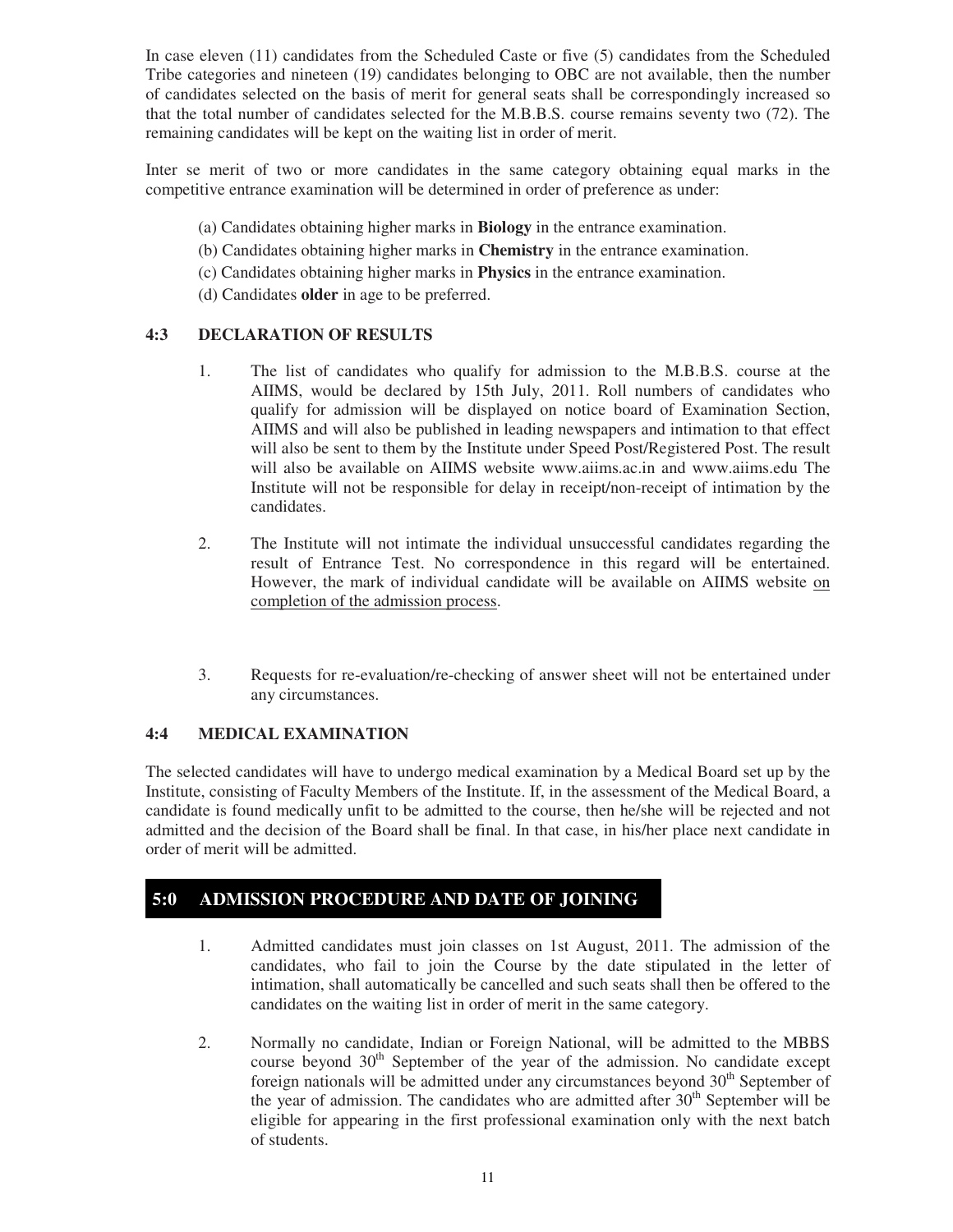- 3. Candidates selected for admission to the MBBS course at the AIIMS after verification of their eligibility and offered admission should bring the following original certificates/ testimonials/documents at the time of admission:
	- i. Certificate of having passed the 10+2 or equivalent examinations, showing the subject offered by him/her in the examination.
	- ii. Certificate from the Board from which he/she passed the High School/Higher Secondary Examination, showing his/her date of birth.
	- iii. Certificate/Mark sheet from the Board from which he/she passed the 10+2 or equivalent examination showing that he/she has secured 60% or more marks (50% in case of SC/ST/Orthopaedic Physically handicapped candidates) in aggregate in English, Physics, Chemistry and Biology.
	- iv. Migration Certificate from the University/Board last attended by him/her.
	- v. a) SC/ST Certificate issued by the competent authority. Community should be clearly mentioned in the certificate.
		- b) OBC Certificate issued by the competent authority. The sub-caste should tally with the Central list of OBC. OBC candidates should not belong to Creamy layer. OBC certificate must be in the prescribed format.
		- c) Certificate from prescribed authority showing that he/she belongs to Orthopaedic Physically Handicapped Category.

 **Note.** Applicable only to candidate belonging to Scheduled Caste/Tribe/OBC/OPH Category.

#### **5:1 FEES AND EXPENSES**

#### **A) For Indian Nationals:**

The dues are to be paid in cash immediately, after you have been declared medically fit in the Medical Board of the Institute as per details given below :

| <b>Total</b>          | Rs. 1628.00 | $\ddot{}$ | <b>Total</b>                           | Rs. 4228.00 |
|-----------------------|-------------|-----------|----------------------------------------|-------------|
| 6.                    |             | $^{+}$    | <b>Hostel Security</b><br>(Refundable) | Rs.1000.00  |
| 5. Students Union Fee | Rs. 63.00   | $+$       | Mess Security<br>(Refundable)          | Rs. 500.00  |
| 4. Laboratory Fee     | Rs. 90.00   | $+$       | <b>Electricity Charges</b>             | Rs. 198.00  |
| 3. Tuition Fee        | Rs. 1350.00 | $^{+}$    | Pot Fund                               | Rs. 1320.00 |
| 2. Caution Money      | Rs. 100.00  | $+$       | Gymkhana Fee                           | Rs. 220.00  |
| 1. Registration Fee   | Rs. 25.00   | $+$       | <b>Hostel Rent</b>                     | Rs. 990.00  |

#### *(ABOVE FEES ARE SUBJECT TO REVISION)*

Please Note that Cheques, Drafts, Money Orders etc will not be accepted in any case, Extension of date for payment of dues will not be allowed in any case.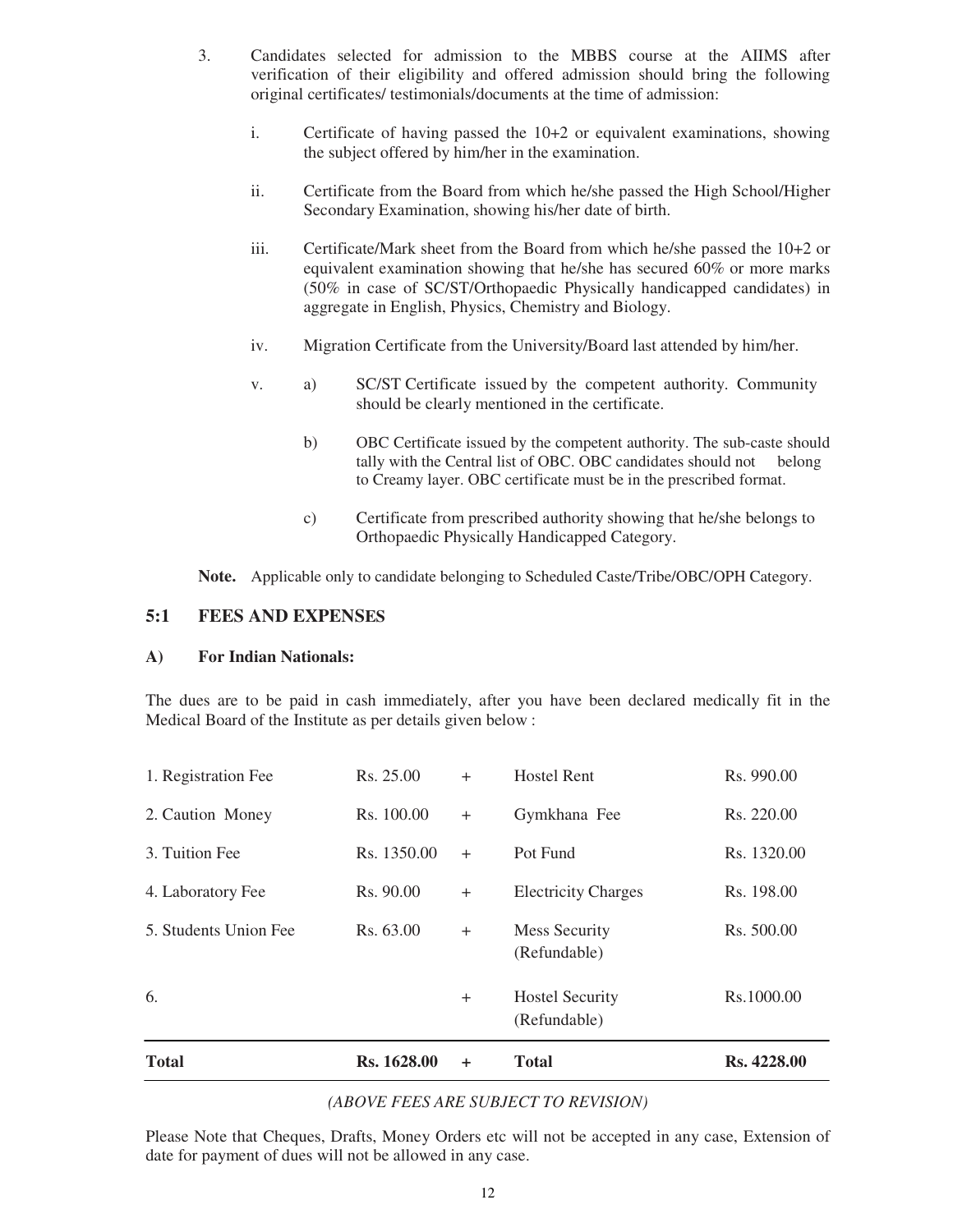#### **B) For Foreign Nationals:**

A tuition fees of US \$ 75,000/- (divided in 3 equal installments for pre-clinical phase, para clinical phase and clinical phase of MBBS course) will be charged from the foreign national students admitted to MBBS course at AIIMS.

#### **5:2 SEMESTERS**

| <b>First Semester</b> | 1st August to 13th December |
|-----------------------|-----------------------------|
| Second Semester       | 1st January to 15th July    |

M.B.B.S. students in the pre-clinical course shall avail of full winter vacation from 14<sup>th</sup> December to 31st December and summer vacation from 16th July to 15th August. In para-clinical and clinical courses, students shall avail of only one half of the vacation. i.e. halves of winter vacation from **14th December to 31st December and summer vacation from 16th May to 15th July.**

#### **5:3 ATTENDANCE**

The attendance to MBBS course is compulsory. The MBBS student must obtain 75% attendance in aggregate with a minimum of 65% in each of the subjects before they are permitted in the 1st, 2nd and Final Professional examinations. Those students who obtain 70% attendance will be permitted in the professional examinations with the permission of Dean/Director. Such cases will be considered on merit basis. The students who obtain the permission to participate in the various Inter-Medical College/Inter Institutional festivals outside the AIIMS and those who participate/organize the PULSE programme at AIIMS will be considered for some relaxation in the attendance. (Authority Academic Committee meeting held on 17/6/2005 and approved by Governing Body on 5/7/2005)

Any student with attendance less than 70% in aggregate and 65% in each of the subject will NOT BE PERMITTED IN THE 1st, 2nd & final Professional examination.

#### **5:4 PROFESSIONAL EXAMINATIONS**

The Schedule of semester examinations in the first professional MBBS is as under:-

| <b>DETAILS OF THE SEMESTER</b><br><b>EXAMINATIONS</b> | <b>MONTH &amp; APPROX. DATE(S) OF</b><br><b>START OF THE EXAMINATIONS</b>                                                              |
|-------------------------------------------------------|----------------------------------------------------------------------------------------------------------------------------------------|
| Ist Mid-Semester examination                          | October (examination is generally started by 10th of<br>the month and it takes about 8-10 days time)                                   |
| Ist End-Semester examination                          | December (it is started in the first week of December<br>to be finished by 13th December and it usually takes<br>about 8-10 days time) |
| IInd Mid-Semester examination                         | March (it is started by 10th of the month and it usually<br>takes about 8-10 days time)                                                |

#### **5:5 ATTEMPTS**

If a student does not qualify/pass MBBS 1st Professional examination in 3 attempts (regular  $\&$ supplementary) and 2nd Professional Examination/3rd Professional Examination in 4 attempts i.e. 2 regular plus 2 supplementary examinations (for all subjects) for each phase then the name of such students will be struck off from the rolls of the Institute.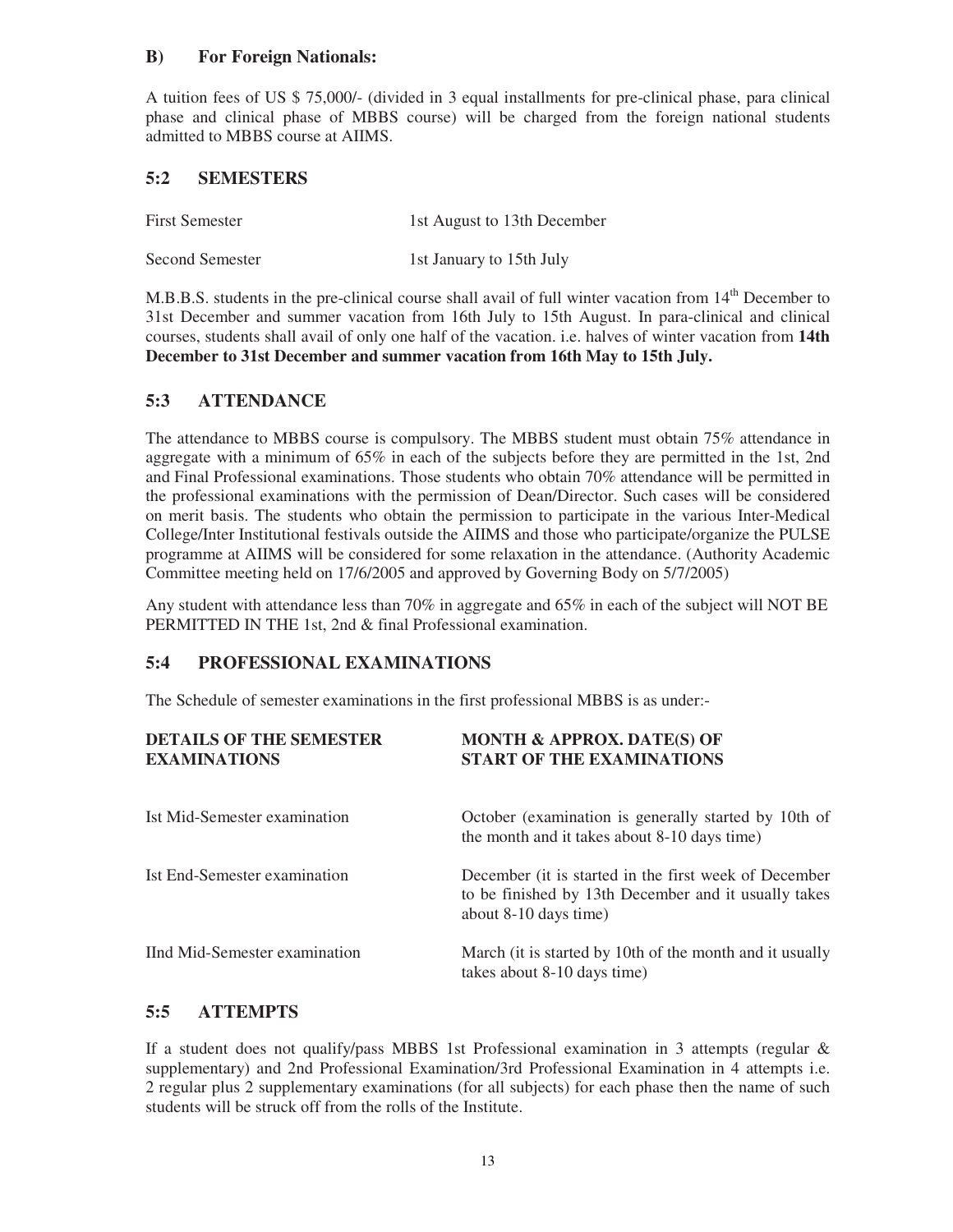#### **5:6 WEIGHTAGE FOR INTERNAL MARKS**

1st Professional students will be allowed to take the supplementary examination only if they have 40% marks in their internal assessment in each subject and independently in theory and practical component. Once they are found eligible for the supplementary exam, 25% of weightage will be carried forward from internal assessment and 75% will be allotted to the supplementary exam. In case internal assessment is less than 40% the student will not be allowed to sit in the supplementary exam. and will be made to repeat the 1st year but this non-appearance will not be counted as an attempt. The same process will be applicable when they appear for the exam in the next year.

#### **5:7 COMPULSORY ROTATORY INTERNSHIP TRAINING**

After passing the Final M.B.B.S. examination, all the candidates will be required to do compulsory internship for a period of one calendar year ( 12 months) in the hospital and rural health centres recognised by the AIIMS. During the internship period, the interns are allowed a total of 15 days leave in full term of one year. The degree of M.B.B.S. shall be awarded to them after satisfactory completion of one year's internship.

All admitted candidates have to reside in the Institute's hostels, if offered accommodation.

| Code           | <b>States &amp; Union Territory</b> |  |
|----------------|-------------------------------------|--|
| 01             | Andhra Pradesh                      |  |
| 02             | Arunachal Pradesh                   |  |
| 03             | Assam                               |  |
| 04             | <b>Bihar</b>                        |  |
| 0 <sub>5</sub> | Chhattisgarh                        |  |
| 06             | Delhi                               |  |
| 07             | Gujarat                             |  |
| 08             | Goa                                 |  |
| 09             | Haryana                             |  |
| 10             | Himachal Pradesh                    |  |
| 11             | Jammu & Kashmir                     |  |
| 12             | Jharkhand                           |  |
| 13             | Karnataka                           |  |
| 14             | Kerala                              |  |
| 15             | Madhya Pradesh                      |  |
| 16             | Maharashtra                         |  |
| 17             | Manipur                             |  |
| 18             | Meghalaya                           |  |

| Code           | <b>States &amp; Union Territory</b> | <b>States &amp; Union Territory</b> | Code |
|----------------|-------------------------------------|-------------------------------------|------|
| 01             | Andhra Pradesh                      | Mizoram                             | 19   |
| 02             | Arunachal Pradesh                   | Nagaland                            | 20   |
| 03             | Assam                               | Orissa                              | 21   |
| 04             | <b>Bihar</b>                        | Punjab                              | 22   |
| 0 <sub>5</sub> | Chhattisgarh                        | Rajasthan                           | 23   |
| 06             | Delhi                               | Sikkim                              | 24   |
| 07             | Gujarat                             | Tamil Nadu                          | 25   |
| 08             | Goa                                 | Tripura                             | 26   |
| 09             | Haryana                             | <b>Uttar Pradesh</b>                | 27   |
| 10             | Himachal Pradesh                    | Uttarakhand                         | 28   |
| 11             | Jammu & Kashmir                     | West Bengal                         | 29   |
| 12             | Jharkhand                           | Andaman & Nicobar                   | 30   |
| 13             | Karnataka                           | Chandigarh                          | 31   |
| 14             | Kerala                              | Dadra & Nagar Haveli                | 32   |
| 15             | Madhya Pradesh                      | Daman and Diu                       | 33   |
| 16             | Maharashtra                         | Lakshadweep                         | 34   |
| 17             | Manipur                             | Puducherry                          | 35   |
| 18             | Meghalaya                           |                                     |      |

#### **6:0 APPENDIX-I**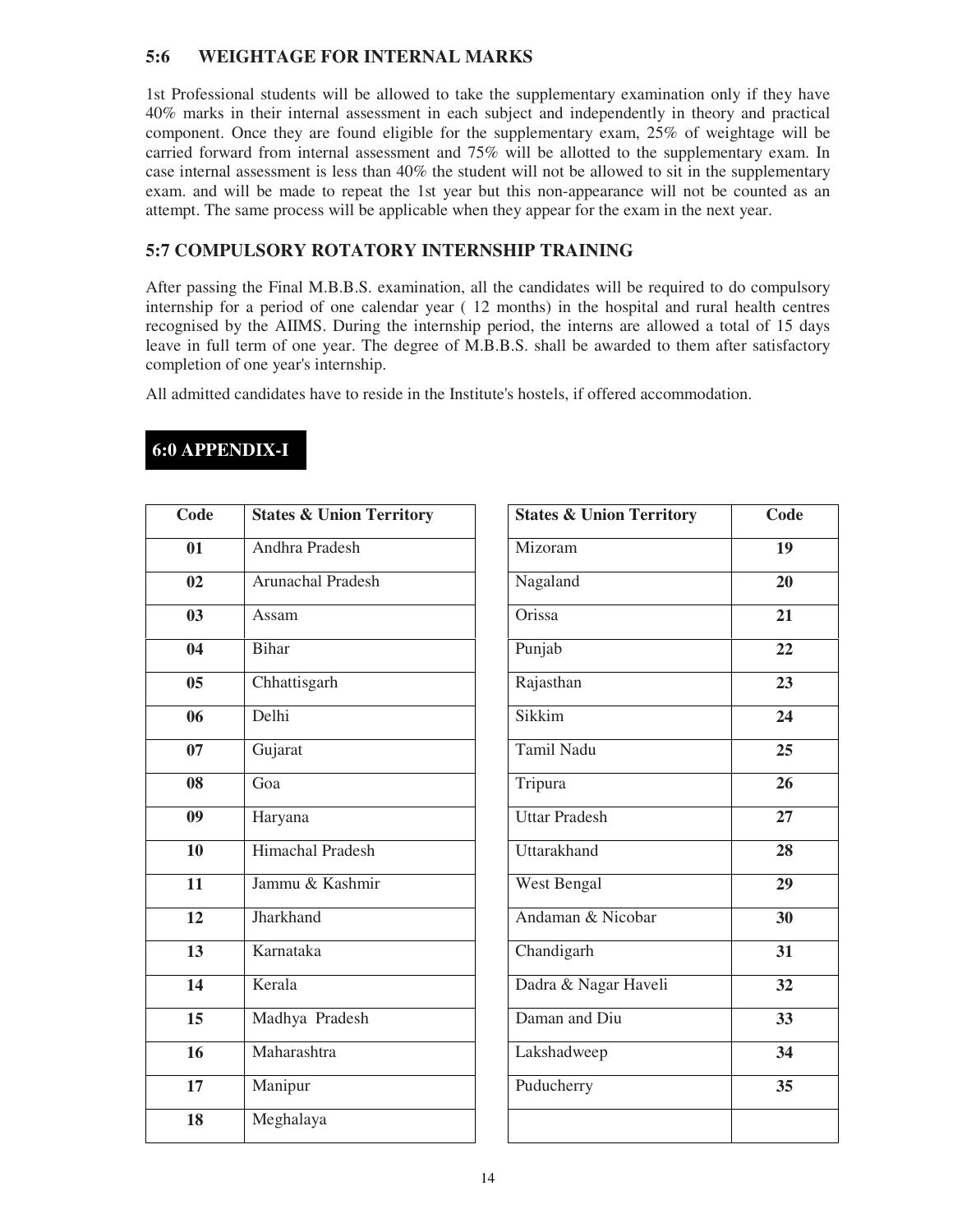#### **6:1 INSTRUCTIONS FOR PHOTOGRAPHS**

#### **I OFFLINE APPLICATIONS:**

- 1. One (1) recent colour passport size photograph with light background is required. Black & white/ Polaroid photographs are **NOT** acceptable.
- 2. Photograph MUST be snapped on or after 01-02-2011.
- 3. Photograph must be taken with name of candidate (as in application) and date of taking photograph.

 **Example :** 

#### **IMPORTANT :**

- **(i) The photograph must be snapped with a placard while the placard is being held by the candidate indicating name of candidate and date of taking photograph. In case name and date are written on the photograph after taking it, the application will be rejected.**
- **(ii) The name and date on the photograph must be clear and legible.**
- 4. Photograph should NOT have cap or goggles. Spectacles are allowed.
- 5. Photograph should be pasted (NOT stapled) on the Application Form. Use good quality adhesive to paste the photograph.
- 6. Photograph on the Application Form should be unattested.
- 7. Application not complying with these instructions or with unclear photographs will be rejected.
- 8. Keep a few identical photographs in reserve for use at the time of Entrance Examination/Admission.

#### **II ONLINE APPLICATIONS:**

- **NOTE:** Candidates must upload photograph and signature to correct specified fields. Do not make any mistake in uploading signature and photograph.
	- 1. Candidate must have in softcopy/digital of passport size photograph and save it as "**Candidate Photograph.jpg**" provided by photographer. Keep size of photograph minimum, as the maximum size limit is **500 KB**.
	- 2. Candidate put his/her **signature in an area of 2"**  $\times$  1" on paper with a black **ball point pen.** Scan that paper. Cut Signature area of  $2'' \times 1''$  and save it as **"Candidate Signature.jpg".** Keep size of Signature minimum, as the maximum size limit is **300 KB**.
	- 3. To upload "**Candidate Photograph.jpg**" Click "Browse" Button right to the photograph field. Select the Scanned "**Candidate Photograph.jpg**" file from saved location and click "Open" Button.
	- 4. To upload "**Candidate Signature.jpg**" Click "Browse" Button right to the signature field. Select the Scanned "**Candidate Signature.jpg**" file from saved location and click "Open" Button.
	- 5. Click **Submit** button. Registration Slip page appears.

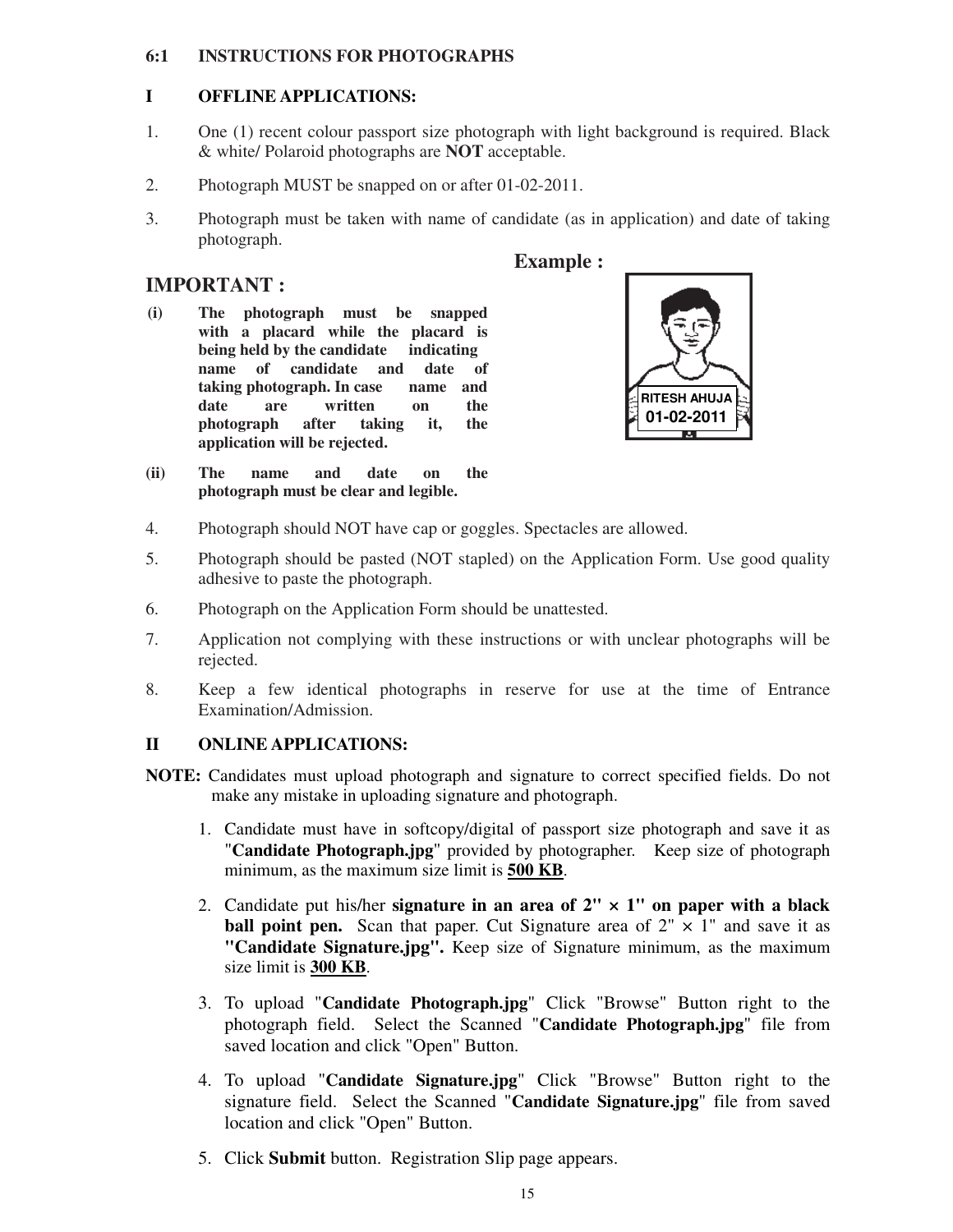#### **PROFORMA FOR OTHER BACKWARD CLASS (OBC) CERTIFICATE**

#### **(Certificate to be Produced by other Backward Classes applying for Admission to Central Educational Institutions (Ceis), Under The Government of India)**

|                    | This is to certify that Shri/Smt./Kum.                                                           |  |  |  | Son/Daughter                                                                                    |  |  |  |
|--------------------|--------------------------------------------------------------------------------------------------|--|--|--|-------------------------------------------------------------------------------------------------|--|--|--|
| $\sigma$ of        |                                                                                                  |  |  |  | Shri/Smt. ______________________of Village/Town_____________________________District/Division   |  |  |  |
|                    |                                                                                                  |  |  |  | Community                                                                                       |  |  |  |
|                    | which is recognized as a backward class under:                                                   |  |  |  |                                                                                                 |  |  |  |
|                    |                                                                                                  |  |  |  |                                                                                                 |  |  |  |
| (i)                | Resolution No. 12011/68/93-BCC(C) dated 10/09/93 published in the Gazette of India Extraordinary |  |  |  |                                                                                                 |  |  |  |
|                    | part I Section I No. 186 dated 13/09/93.                                                         |  |  |  |                                                                                                 |  |  |  |
| (ii)               | Resolution No. 12011/9/94-BCC dated 19/10/94-BCC dated 19/10/94 published in the Gazette of      |  |  |  |                                                                                                 |  |  |  |
|                    | India Extraordinary part I Section I No. 163 dated 20/10/94.                                     |  |  |  |                                                                                                 |  |  |  |
| (iii)              |                                                                                                  |  |  |  | Resolution No. 12011/7/95-BCC dated 24/05/95 published in the Gazette of India Extraordinary    |  |  |  |
|                    | part I Section I dated 25/05/95.                                                                 |  |  |  |                                                                                                 |  |  |  |
| (iv)               | Resolution No. 12011/96/94-BCC dated 09/03/96.                                                   |  |  |  |                                                                                                 |  |  |  |
| (v)                | Resolution No. 12011/44/94-BCC dated 06/12/96 published in the Gazette of India Extraordinary    |  |  |  |                                                                                                 |  |  |  |
|                    | part I Section I No. 210 dated 11/12/96.                                                         |  |  |  |                                                                                                 |  |  |  |
| (vi)               | Resolution No. 12011/13/97-BCC dated 03/12/97.                                                   |  |  |  |                                                                                                 |  |  |  |
| (vii)              | Resolution No. 12011/99/94-BCC dated 11/12/97.                                                   |  |  |  |                                                                                                 |  |  |  |
| (viii)             | Resolution No. 12011/68/98-BCC dated 27/10/99.                                                   |  |  |  |                                                                                                 |  |  |  |
| (ix)               | Resolution No. 12011/88/99-BCC dated 06/12/99 published in the Gazette of India Extraordinary    |  |  |  |                                                                                                 |  |  |  |
|                    | Part I Section I No. 270 dated 06/12/99.                                                         |  |  |  |                                                                                                 |  |  |  |
| (x)                |                                                                                                  |  |  |  | Resolution No. 12011/36/99-BCC dated 04/04/2000 published in the Gazette of India Extraordinary |  |  |  |
|                    | Part I Section I No. 71 dated 04/04/2000.                                                        |  |  |  |                                                                                                 |  |  |  |
| $(x_i)$            | Resolution No. 12011/44/99-BCC dated 21/09/2000 published in the Gazette of India Extraordinary  |  |  |  |                                                                                                 |  |  |  |
|                    | Part I Section 1 No. 210 dated 21/09/2000.                                                       |  |  |  |                                                                                                 |  |  |  |
| (xii)              | Resolution No. 12015/09/2000-BCC dated 06/09/2001.                                               |  |  |  |                                                                                                 |  |  |  |
| (xiii)             | Resolution No. 12011/01/2001-BCC dated 19/06/2003.                                               |  |  |  |                                                                                                 |  |  |  |
| (xiv)              | Resolution No. 12011/04/2002-BCC dated 13/01/2004.                                               |  |  |  |                                                                                                 |  |  |  |
| $\left( xy\right)$ |                                                                                                  |  |  |  | Resolution No. 12011/09/2004-BCC dated 16/01/2006 published in the Gazette of India             |  |  |  |
|                    | Extraordinary Part I Section I No. 210 dated 16/01/2006.                                         |  |  |  |                                                                                                 |  |  |  |
|                    |                                                                                                  |  |  |  |                                                                                                 |  |  |  |
|                    | Shri/Smt/Kum                                                                                     |  |  |  | and/or his family ordinarily reside(s) in                                                       |  |  |  |

| Shri            | n v<br>v.<br>uu          | 5.10<br>шг |  | . | $- - - -$ | 11<br>ш |  |  |
|-----------------|--------------------------|------------|--|---|-----------|---------|--|--|
| the<br>________ | $\overline{\phantom{a}}$ |            |  |   |           |         |  |  |
|                 |                          |            |  |   |           |         |  |  |

This is also to certify that he/she does not belong to the persons/sections (Creamy Layer) mentioned in Column 3 of the Scheduled to the Government of India. Department of Personnel & Training O.M. No. 36012/22/93-Estt. (SCT ) dated 08/09/93 which is modified vide OM No. 36033/3/2004 Estt. (Res.) dated 09/03/2004 or the latest notification of the Government of India.

Dated :

District Magistrate/Competent Authority

Seal

#### **NOTE:**

- (a) The Term Ordinarily used here will have the same meaning as in Section 20 of the Representation of the People Act, 1950.
- (b) The authorities competent to issue Caste Certificates are indicated below:
	- (i) District Magistrate/Additional Magistrate/Collector/Deputy Commissioner/Additional Deputy Commissioner/Deputy Collector/Ist Class Stipendiary Magistrate/Sub-Divisional Magistrate/Taluka Magistrate/Executive Magistrate/Extra Assistant Commissioner (not below the rank of Ist Class Stipendiary Magistate.)
	- (ii) Chief Presidency Magistrate/Additional Chief Presidency Magistrate/Presidency Magistrate.
	- (iii) Revenue Officer not below the rank of Tehsildar.
	- (iv) Sub-Divisional Officer of the area where the candidate and/or his family resides.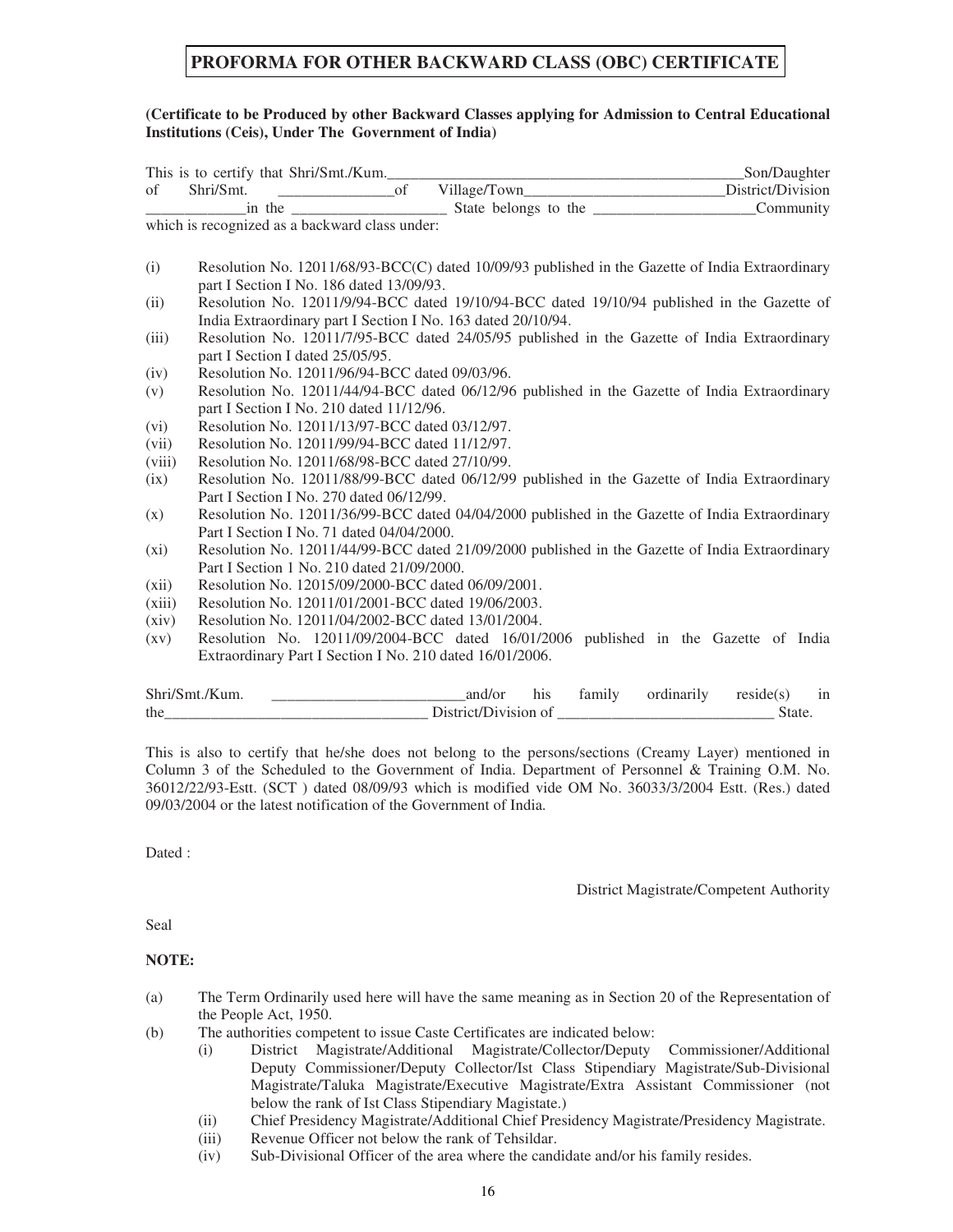#### **FORM OF SC/ST CERTIFICATE PRESCRIBED**

**Form of certificate as prescribed in M.H.A., O.M., No. 42/21/49-N.G.S. dated the 28.1.1952, as revised in Dept. of Per- & A.R. letter No. 36012/6/76-Est. (S.CT), dated the 29.10.1977, to be produced by candidate belonging to a Scheduled Caste or a Scheduled Tribe in support of his/her claim.**

#### **CASTE CERTIFICATE**

- The Constitution (Scheduled Caste) Order, 1950
- The Constitution (Scheduled Tribe) Order, 1950
- The Constitution (Scheduled Caste) (Union Territories) Order, 1951
- The Constitution (Scheduled Tribe) (Union Territories) Order, 1951

% 1. (as amended by the Scheduled Caste and Scheduled Tribes Lists (Modification) Order, 1956, the Bombay Re-organization Act, 1960, the Punjab Re-organization Act, 1966, the State of Himachal Pradesh Act, 1970 the North Eastern Areas (Re-organization) Act, 1971 and the Scheduled Castes and Scheduled Tribes Orders, (Amendment) Act, 1976).

- The Constitution (Jammu and Kashmir) Scheduled Caste Order, 1956.
- The Constitution (Andaman and Nicobar Islands) Scheduled Tribes Order, 1959.
- The Constitution (Dadra and Nagar Haveli) Scheduled Caste Order, 1962.
- The Constitution (Dadra and Nagar Haveli) Scheduled Tribes Order, 1962.
- The Constitution (Pondichery) Scheduled Caste Order, 1964
- The Constitution (Uttar Pradesh) (Scheduled Tribes) Order, 1967
- The Constitution (Goa, Daman & Diu) Scheduled Caste Order, 1968.
- The Constitution (Goa, Daman & Diu) Scheduled Tribes Order, 1968.
- The Constitution (Nagaland) Scheduled Tribes Order, 1970.
- The Constitution (Sikkim) Scheduled Caste Order, 1978.
- The Constitution (Sikkim) Scheduled Tribes Order, 1978.

% 2. Applicable in the case of Scheduled Caste/Schedule Tribe persons who have migrated from one State/ Union Territory Administration:

This certificate is issued on the basis of the Scheduled Caste/Scheduled Tribe certificate issued to Shri/Smt\*......................................... father/mother of Shri/Smt/Kum\*..................................... of village/town\* .......................... in District/Division\* of the State/Union Territory\* ........................ who belongs to the ............................caste/tribe which is recognised as a Scheduled Caste/Scheduled Tribe\* in the State/Union Territory\* ......................... issued by the (name of prescribed authority) vide their No. ..........................date...................... % 3. Shri\*/Smt.\*/Kum\* ........................... and/or his/her\* family ordinary reside(s) in village/town\* ..................... of the State/Union Territory of......................

Signature............................

Place ....................... State/Union Territory \*\*Designation............................

Date ....................... (With seal of Office)

**\*** Please delete the words which are not applicable.

Please quote specific Presidential Order.

**%** Delete the paragraph which is not applicable.

**\*\*** Should be signed by the Authorities empowered to issue Scheduled Caste/Scheduled Tribe certificates as specified above.